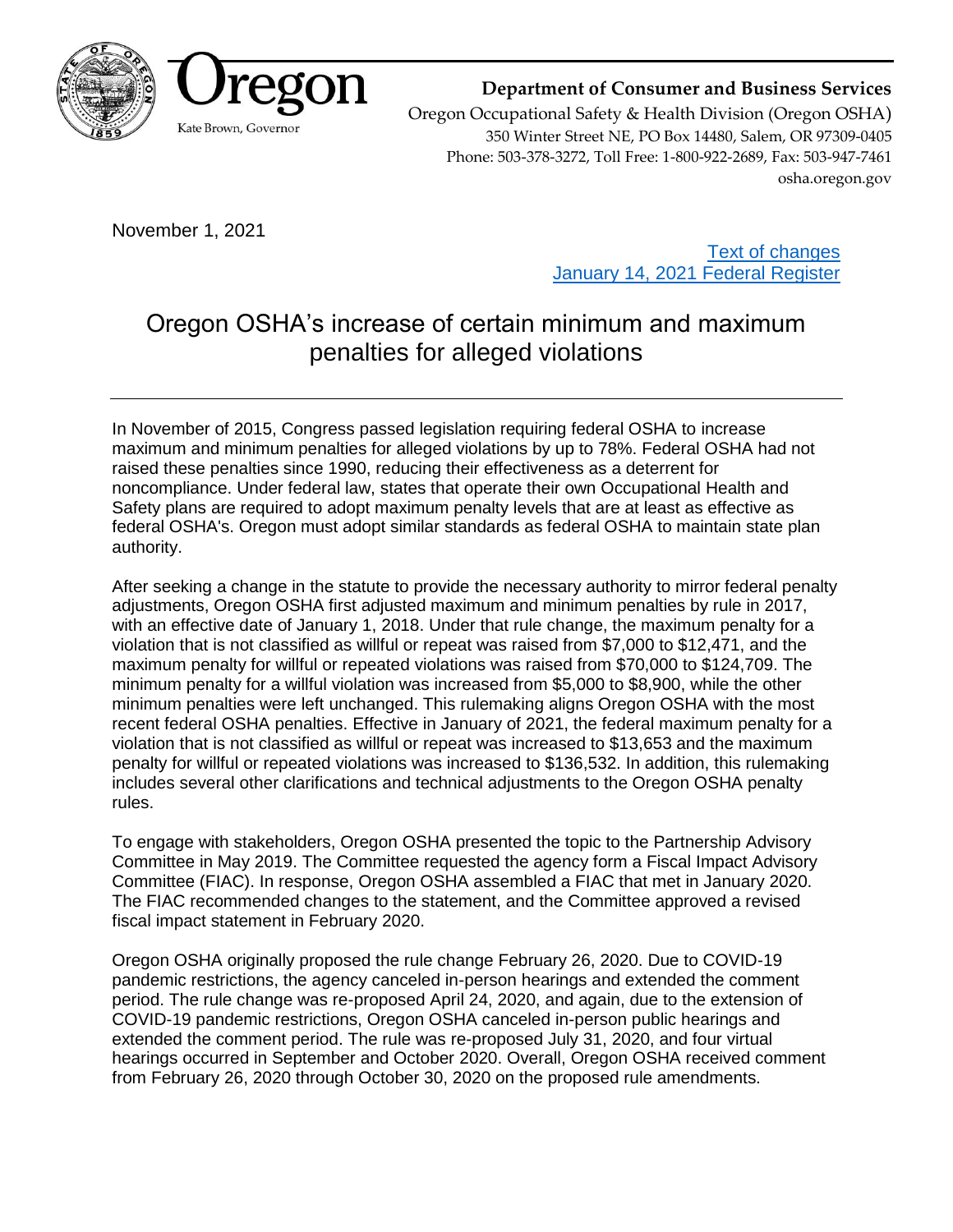In general, comments focused on the language describing the Administrator's ability to use his or her discretion to assess penalties on a willful violation, as well as the language used to describe the determination of probability assessments. Oregon OSHA considered all comments received. Oregon OSHA, based on the comments received, made adjustments to the proposed rules and left others as proposed. The rules are adopted as follows.

**OAR 437-001-0060 Advance Notice**. In proposed rule, Oregon OSHA made Advance Notice more permissive rather than mandatory. Previously, employers were required to notify employees whenever advance notice of inspection was given, the adopted rule now requires employers to notify employees only if directed to do so by Oregon OSHA. It also required a penalty be assessed if the employer failed to provide notice; in the adopted rule, the assessment of a penalty is optional rather than mandatory. Public comments did not address this rule change, and the rule is adopted as proposed.

**OAR 437-001-0096 Red Warning Notice.** In the proposed rule, Oregon OSHA clarified the personnel that can authorize a Red Warning Notice, removed penalty language because it is addressed in OAR 437-001-0180, and made minor wording changes. Public comments did not address this rule change specifically, and the rule is adopted as proposed with exception to clarifications made to language in section (2).

**OAR 437-001-0135 Evaluation of Probability to Establish Penalties.** Oregon OSHA proposed changes related to the determination of high, medium and low probability. These changes were the focus of extensive feedback during the comment period. Commenters expressed concerns that the assessment was subjective and it would make it easier to increase penalties. The final rule, as adopted, includes a modified version of the proposed rule language that addresses several of the concerns raised.

**OAR 437-001-0145 Penalty for Other than Serious or Serious Violation.** Given the penalty table was last updated in 2017, Oregon OSHA proposed changes to align it with the most recent federal OSHA penalty calculation and incorporate their higher maximum amounts. The proposed language also clarified that penalty adjustments based on size can be applied to failure to correct violations. Lastly, the proposed language outlines the authority of the Administrator to use his or her discretion to set penalties for any serious, repeated, or willful violations; previously, this was only stated in the rule that specifically addressed such violations. The language about the Administrator's discretion was the subject of extensive public comment. The final rule, as adopted, limits the Administrator's discretion to serious violations as the Administrator's discretion to set penalties for repeat and willful violations are stated in the rules that specifically address such violations. The final rule, as adopted, incorporates the 2021 federal OSHA maximum penalty amounts, reflects the penalty table as proposed and otherwise includes language as proposed.

**OAR 437-001-0155 Determination of Penalty – Failure to Correct**. Oregon OSHA proposed changes to the assessment of penalties for the failure to correct violation. This included language updates and a substantive change that reduced the minimum daily penalty for failure to correct a serious violation from the previous \$250 daily amount to \$100 daily. Public comments did not address this rule change. The final rule, as adopted, aligns it with the 2021 federal OSHA maximum penalty amount, and otherwise includes language as proposed.

**OAR 437-001-0160 Penalty Criteria – Repeat Violation.** Oregon OSHA proposed changes that would allow the Administrator, or designee, to identify fixed site employers whose activities would be better addressed as non-fixed activities when addressing repeat violations. This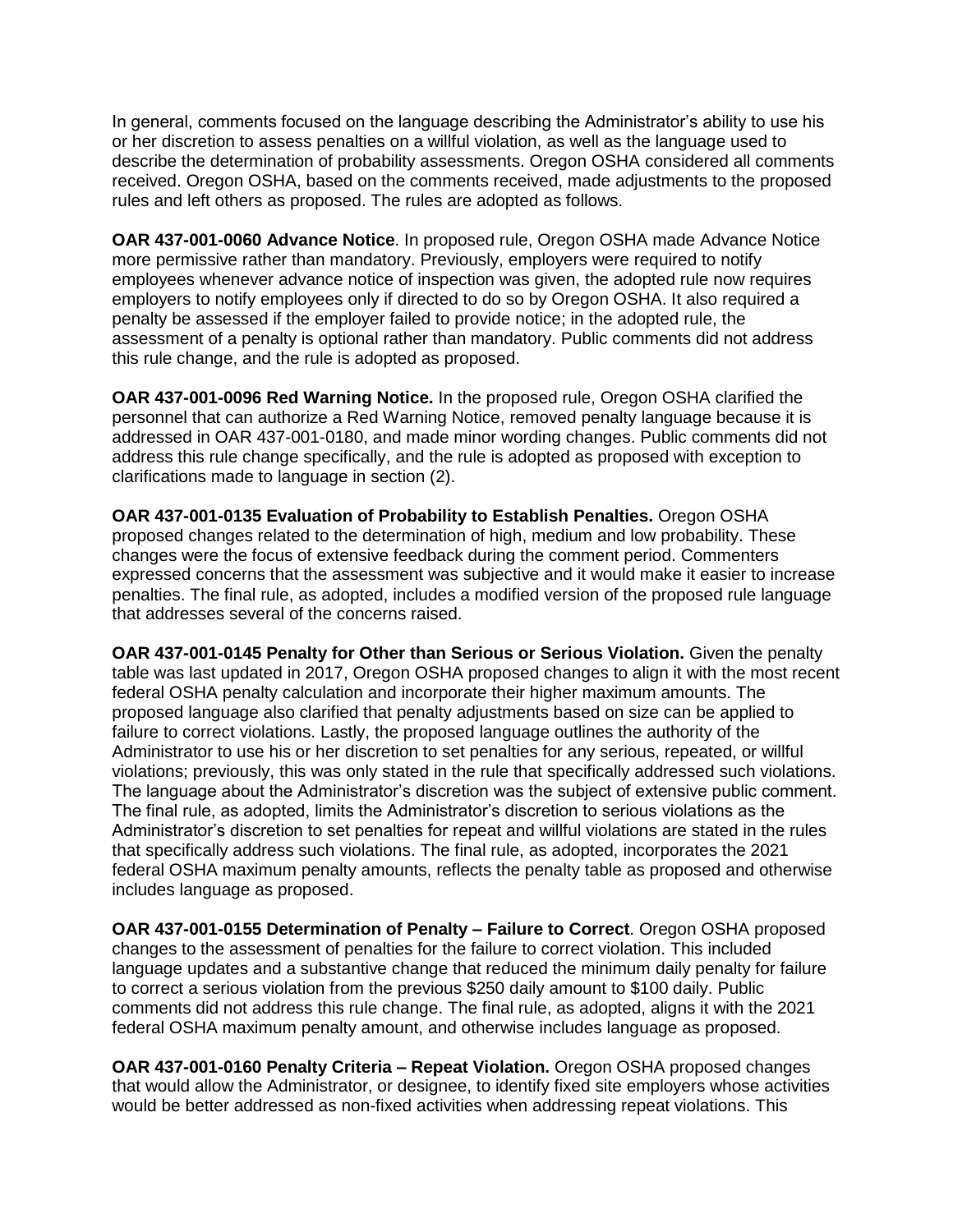change was not the subject of specific public comment. However, Oregon OSHA re-considered the merit of this change and the final adopted rule does not include the language as proposed.

**OAR 437-001-0165 Determination of Penalty – Repeat Violation.** Oregon OSHA proposed language to align penalties for repeat violations with the federal OSHA maximums and added penalties for fourth and fifth repeat for other than serious violations. In addition, Oregon OSHA proposed to allow the Administrator the same discretionary authority over repeat violations that the existing rule already gives license to for serious or willful violations. Some comments objected to the maximum penalty increase in general terms, and others objected to the discretionary authority as related to repeat violations. After considering those comments, Oregon OSHA adopted the language as proposed.

**OAR 437-001-0170 Determination of Penalty – Failure to Report an Occupational Fatality, Catastrophe, or Accident.** The proposed rule increased the maximum penalty to align with current federal OSHA maximum. In addition, Oregon OSHA proposed specific language to clarify that a willful failure to report remains subject to the maximum penalty for a willful violation. Many comments objected to what they saw as a new opportunity for the Administrator to exercise his or her discretion. After considering those comments, Oregon OSHA eliminated all references to maximum penalties from this provision; they are addressed sufficiently elsewhere in rules where such penalty amounts are defined.

**OAR 437-001-0171 Determination of Penalty – Failure to Register a Farm Labor Camp/Facility.** The proposed rule increased the maximum penalty to align with the current federal OSHA maximum. In addition, Oregon OSHA proposed specific language to clarify that a willful failure to report remains subject to the maximum penalty for a willful violation. The language about the Administrator's discretion was the subject of extensive public comment. In the adopted rule, Oregon OSHA eliminated all references to maximum penalties from this provision; they are addressed sufficiently elsewhere in rules where such penalty amounts are defined. The adopted also clarifies a rule reference.

**OAR 437-001-0175 Determination of Penalty – Willful or Egregious Violation.** Oregon OSHA proposed to increase the maximum penalties to align with current federal OSHA penalties. The proposed rule left in place existing provisions, but updated the wording. Oregon OSHA adopted the language as proposed.

**OAR 437-001-0180 Determination of Penalty – Relating to Red Warning Notice.** Oregon OSHA proposed increasing the maximum penalty for a red warning notice violation that is not willful. Oregon OSHA also proposed language to clarify that a willful violation in such cases remains subject to the maximum penalty for a willful violation. Many comments objected to what was seen as a new opportunity for the Administrator to exercise his or her discretion. After considering those comments, the reference to maximum penalties for willful violations was removed from this provision; they are addressed sufficiently elsewhere in rules where such penalty amounts are defined.

**OAR 437-001-0225 Penalty for Falsification.** Oregon OSHA proposed language to clarify that a willful violation for a false statement, representation, or certification remains subject to the maximum penalty for a willful violation. Many comments objected to what was seen as a new opportunity for the Administrator to exercise his or her discretion. After considering those comments, Oregon OSHA eliminated the mention of willful penalties, which are addressed sufficiently elsewhere, and instead inserted language making it clear that the maximum penalty listed in this section applies to non-repeat, non-willful violations.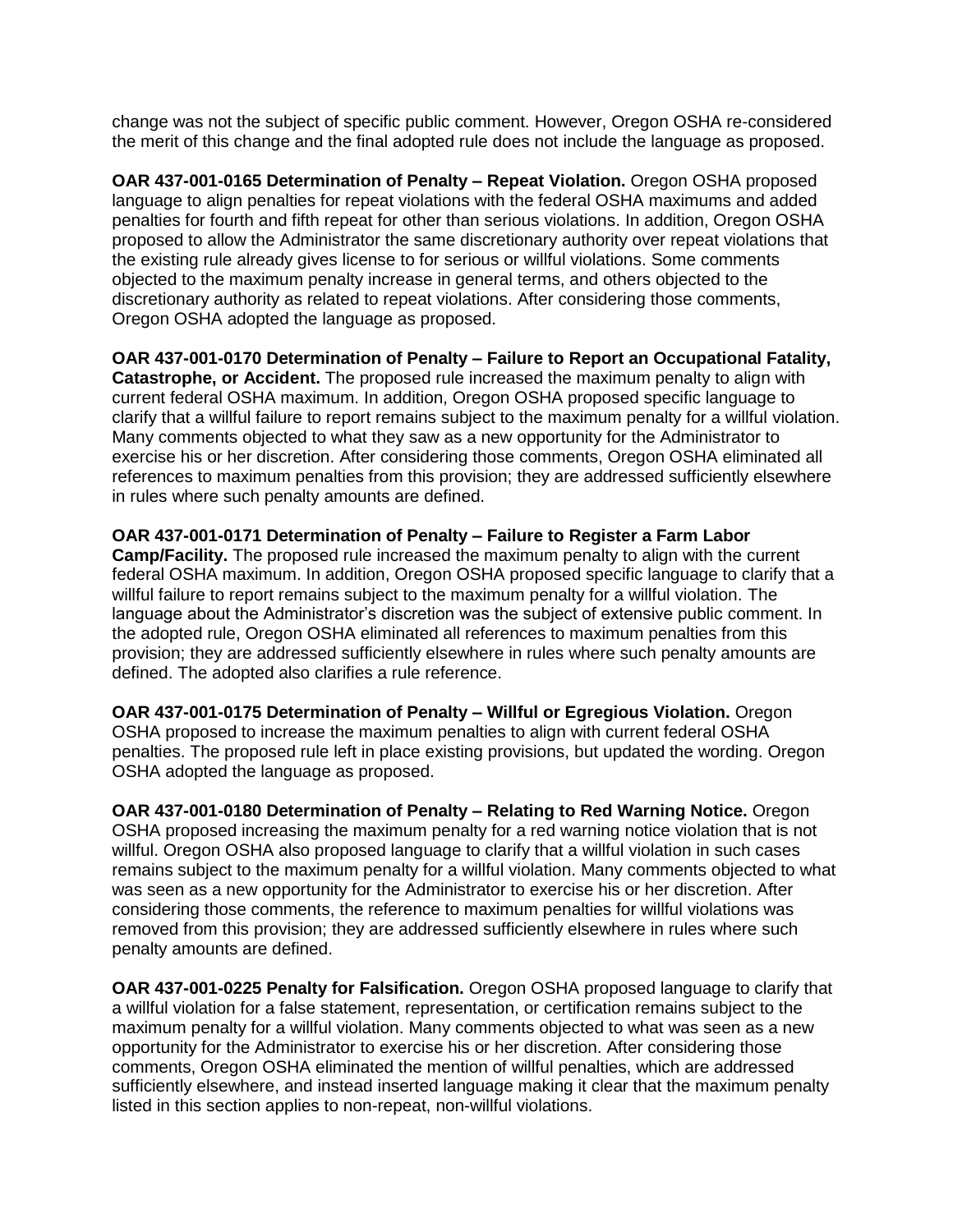**437-001-0740 Falsification or Failure to Keep and Post Records or Make Reports.** Oregon OSHA proposed language to clarify that a willful violation for the falsification of, or failure to keep or post records, or make reports, remains subject to the maximum penalty for a willful violation. The majority of comments focused on this change, as it appeared to be seen as a new opportunity for the Administrator to exercise his or her discretion in relation to "paperwork" violations. After considering those comments, Oregon OSHA eliminated the mention of willful penalties, which are addressed sufficiently elsewhere, and instead inserted language making it clear that the maximum penalty listed in this section applies to non-repeat, non-willful violations.

**This is Oregon OSHA Administrative Order 13-2021, adopted November 1, 2021 and effective December 1, 2021.**

**Oregon OSHA contact: Sarah Rew, Salem Central Office @ 503-378-3272, or email at [Sarah.C.REW@dcbs.oregon.gov.](mailto:Sarah.C.REW@dcbs.oregon.gov)**

Please visit our website [osha.oregon.gov/rules](https://osha.oregon.gov/rules/) to view our adopted rules, or select other rule activity from this page.

Note: In compliance with the Americans with Disabilities Act (ADA), this publication is available in alternative formats by calling 503-378-3272.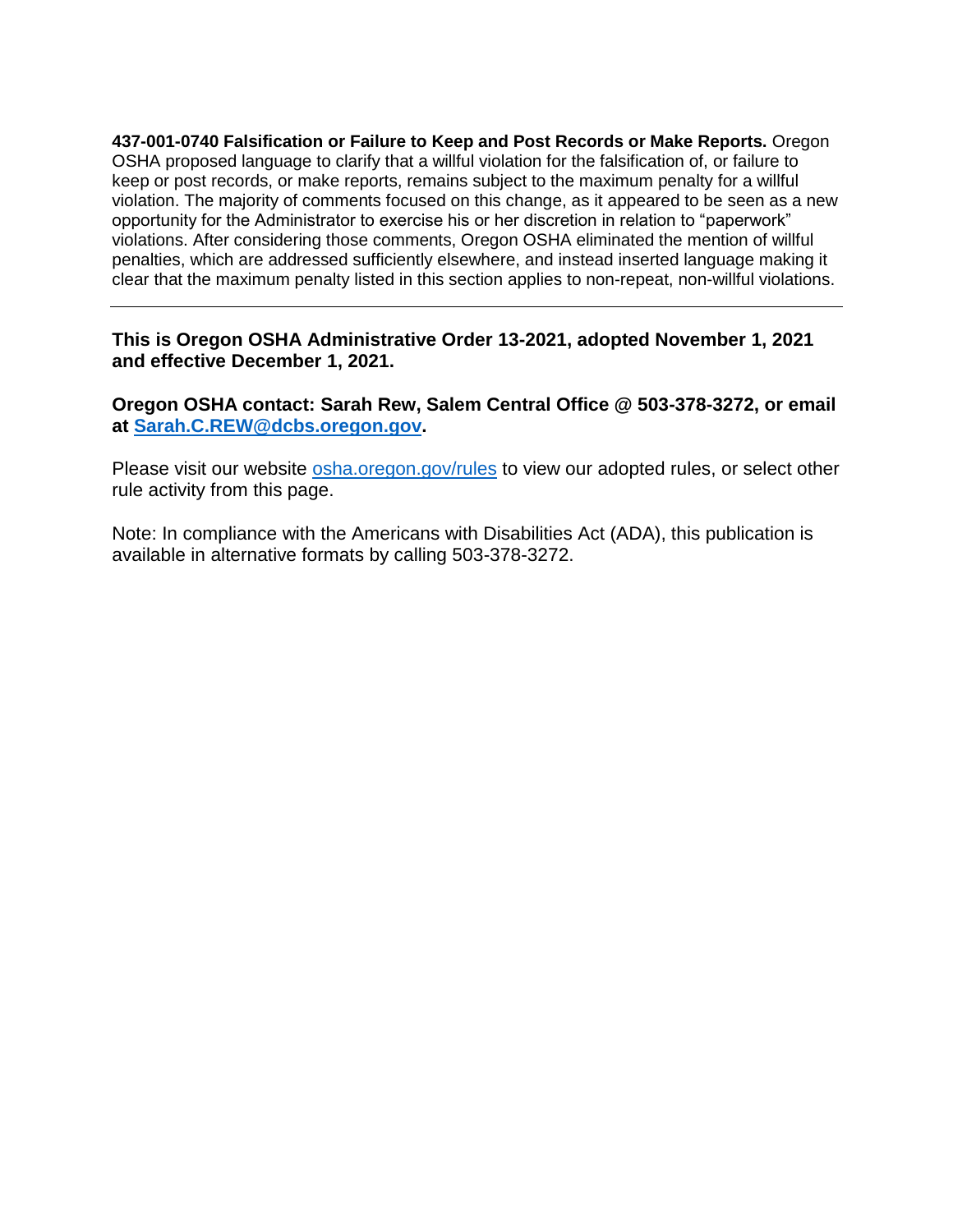#### Secretary of State Certificate and Order for Filing PERMANENT ADMINISTRATIVE RULES

I certify that the attached copies\* are true, full and correct copies of the PERMANENT Rule(s) adopted on November 1, 2021 by the Date prior to or same as filing date

|                      | Department of Consumer & Business Services/Oregon Occupational Safety & Health Division | 437                                 |
|----------------------|-----------------------------------------------------------------------------------------|-------------------------------------|
| Agency and Division  |                                                                                         | Administrative Rules Chapter Number |
| Lisa Appel           | 350 Winter Street NE, Salem OR 97301-3882                                               | 503-947-7449                        |
| Dulce Generation for | aanhh A                                                                                 | Telephone                           |

to become effective December 1, 2021 as Oregon OSHA Administrative Order 13-2021. Date upon filing or later

Address

Rulemaking Notice was published in the August 2020 Oregon Bulletin.\*\* Month and Year

#### **RULE CAPTION**

Oregon OSHA's increase of certain minimum and maximum penalties for alleged violations Not more than 15 words that reasonably identifies the subject matter of the agency's intended action.

#### **RULEMAKING ACTION**

AMEND: OAR 437-001-0060, 437-001-0096, 437-001-0135, 437-001-0145, 437-001-0155, 437-001-0160, 437-001-0165, 437-001-0170, 437-001-0171, 437-001-0175, 437-001-0180, 437-001-0225, 437-001-0740

**ORS** 

Stat. Auth.

654.025(2), 654.035, 656.726(4)

**ORS** 

Rules Coordinator

654.001 through 654.295

Stats, Implemented

#### **RULEMAKING SUMMARY**

In November of 2015, Congress passed legislation requiring federal OSHA to increase maximum and minimum penalties for alleged violations by up to 78%. Federal OSHA had not raised these penalties since 1990, reducing their effectiveness as a deterrent for noncompliance. Under federal law, states that operate their own Occupational Health and Safety plans are required to adopt maximum penalty levels that are at least as effective as federal OSHA's. Oregon must adopt similar standards as federal OSHA to maintain state plan authority.

After seeking a change in the statute to provide the necessary authority to mirror federal penalty adjustments, Oregon OSHA first adjusted maximum and minimum penalties by rule in 2017, with an effective date of January 1, 2018. Under that rule change, the maximum penalty for a violation that is not classified as willful or repeat was raised from \$7,000 to \$12,471, and the maximum penalty for willful or repeated violations was raised from \$70,000 to \$124,709. The minimum penalty for a willful violation was increased from \$5,000 to \$8,900, while the other minimum penalties were left unchanged. This rulemaking aligns Oregon OSHA with the most recent federal OSHA penalties. Effective in January of 2021, the federal maximum penalty for a violation that is not classified as willful or repeat was increased to \$13,653 and the maximum penalty for willful or repeated violations was increased to \$136,532. In addition, this rulemaking includes several other clarifications and technical adjustments to the Oregon OSHA penalty rules.

To engage with stakeholders, Oregon OSHA presented the topic to the Partnership Advisory Committee in May 2019. The Committee requested the agency form a Fiscal Impact Advisory Committee (FIAC). In response, Oregon OSHA assembled a FIAC that met in January 2020. The FIAC recommended changes to the statement, and the Committee approved a revised fiscal impact statement in February 2020.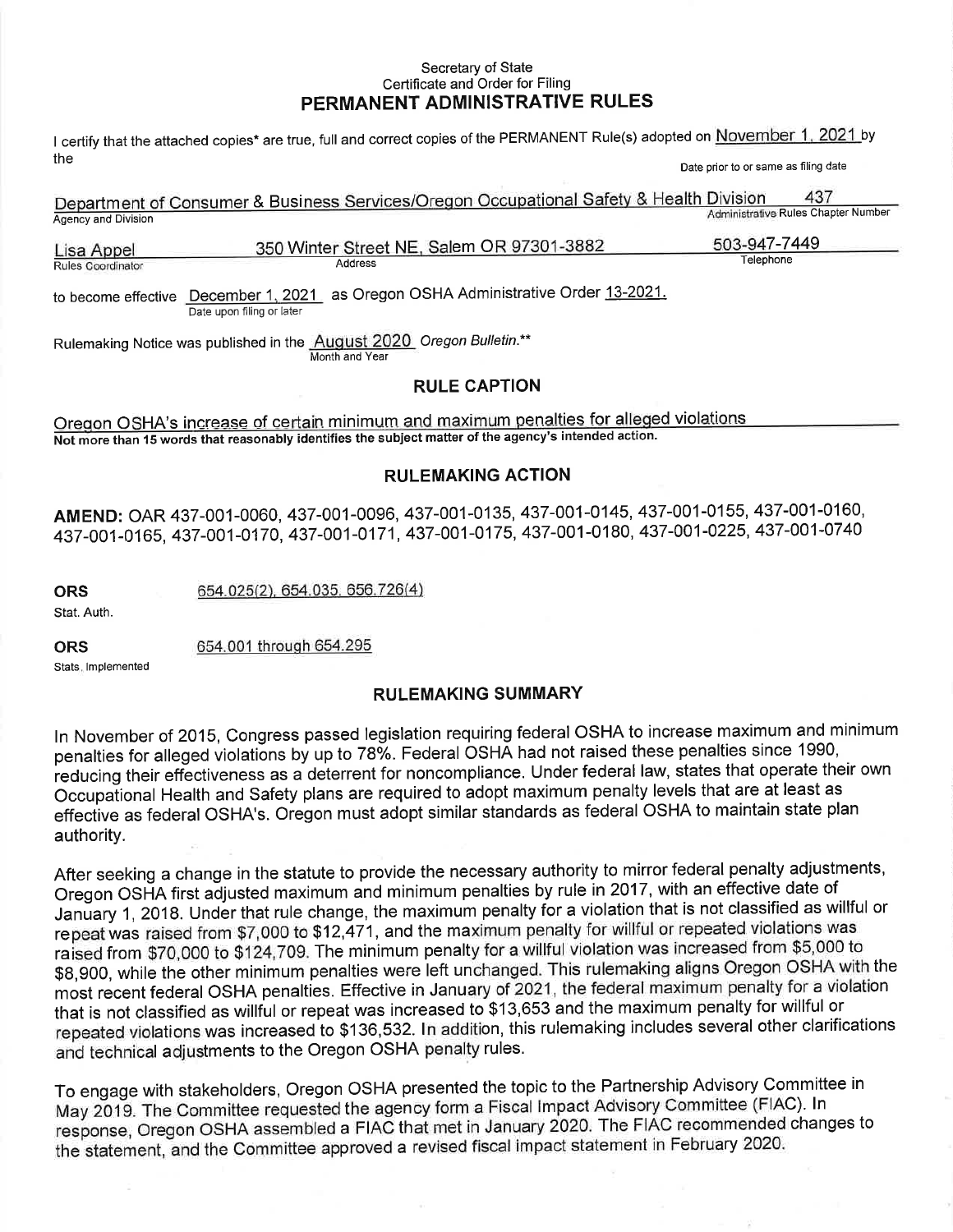Oregon OSHA originally proposed the rule change February 26, 2020. Due to COVID-19 pandemic restrictions, the agency canceled in-person hearings and extended the comment period. The rule change was re-proposed April 24, 2020, and again, due to the extension of COVID-19 pandemic restrictions, Oregon OSHA canceled in-person public hearings and extended the comment period. The rule was re-proposed July 31. 2020, and four virtual hearings occurred in September and October 2020. Overall, Oregon OSHA received comment from February 26, 2020 through October 30, 2020 on the proposed rule amendments.

In general, comments focused on the language describing the Administrator's ability to use his or her discretion to assess penalties on a willful violation, as well as the language used to describe the determination of probability assessments. Oregon OSHA considered all comments received. Oregon OSHA, based on the comments received, made adjustments to the proposed rules and left others as proposed. The rules are adopted as follows.

OAR 437-001-0060 Advance Notice. In proposed rule, Oregon OSHA made Advance Notice more permissive rather than mandatory. Previously, employers were required to notify employees whenever advance notice of inspection was given, the adopted rule now requires employers to notify employees only if directed to do so by Oregon OSHA. It also required a penalty be assessed if the employer failed to provide notice; in the adopted rule, the assessment of a penalty is optional rather than mandatory. Public comments did not address this rule change, and the rule is adopted as proposed.

OAR 437-001-0096 Red Warning Notice. In the proposed rule, Oregon OSHA clarified the personnel that can authorize a Red Warning Notice, removed penalty language because it is addressed in OAR 437-001-0180, and made minor wording changes. Public comments did not address this rule change specifically, and the rule is adopted as proposed with exception to clarifications made to language in section (2).

OAR 437-001-0135 Evaluation of Probability to Establish Penalties. Oregon OSHA proposed changes related to the determination of high, medium and low probability. These changes were the focus of extensive feedback during the comment period. Commenters expressed concerns that the assessment was subjective and it would make it easier to increase penalties. The final rule, as adopted, includes a modified version of the proposed rule language that addresses several of the concerns raised.

OAR 437-001-0145 Penalty for Other than Serious or Serious Violation. Given the penalty table was last updated in 2017, Oregon OSHA proposed changes to align it with the most recent federal OSHA penalty calculation and incorporate their higher maximum amounts. The proposed language also clarified that penalty adjustments based on size can be applied to failure to correct violations. Lastly, the proposed language outlines the authority of the Administrator to use his or her discretion to set penalties for any serious, repeated, or willful violations; previously, this was only stated in the rule that specifically addressed such violations. The language about the Administrator's discretion was the subject of extensive public comment. The final rule, as adopted, limits the Administrator's discretion to serious violations as the Administrator's discretion to set penalties for repeat and willful violations are stated in the rules that specifically address such violations. The final rule, as adopted, incorporates the 2021 federal OSHA maximum penalty amounts, reflects the penalty table as proposed and otherwise includes language as proposed.

OAR 437-001-0155 Determination of Penalty – Failure to Correct. Oregon OSHA proposed changes to the assessment of penalties for the failure to correct violation. This included language updates and a substantive change that reduced the minimum daily penalty for failure to correct a serious violation from the previous \$250 daily amount to \$100 daily. Public comments did not address this rule change. The final rule, as adopted, aligns it with the 2021 federal OSHA maximum penalty amount, and otherwise includes language as proposed.

OAR 437-001-0160 Penalty Criteria - Repeat Violation. Oregon OSHA proposed changes that would allow the Administrator, or designee, to identify fixed site employers whose activities would be better addressed as non-fixed activities when addressing repeat violations. This change was not the subject of specific public comment. However, Oregon OSHA re-considered the merit of this change and the final adopted rule does not include the language as proposed.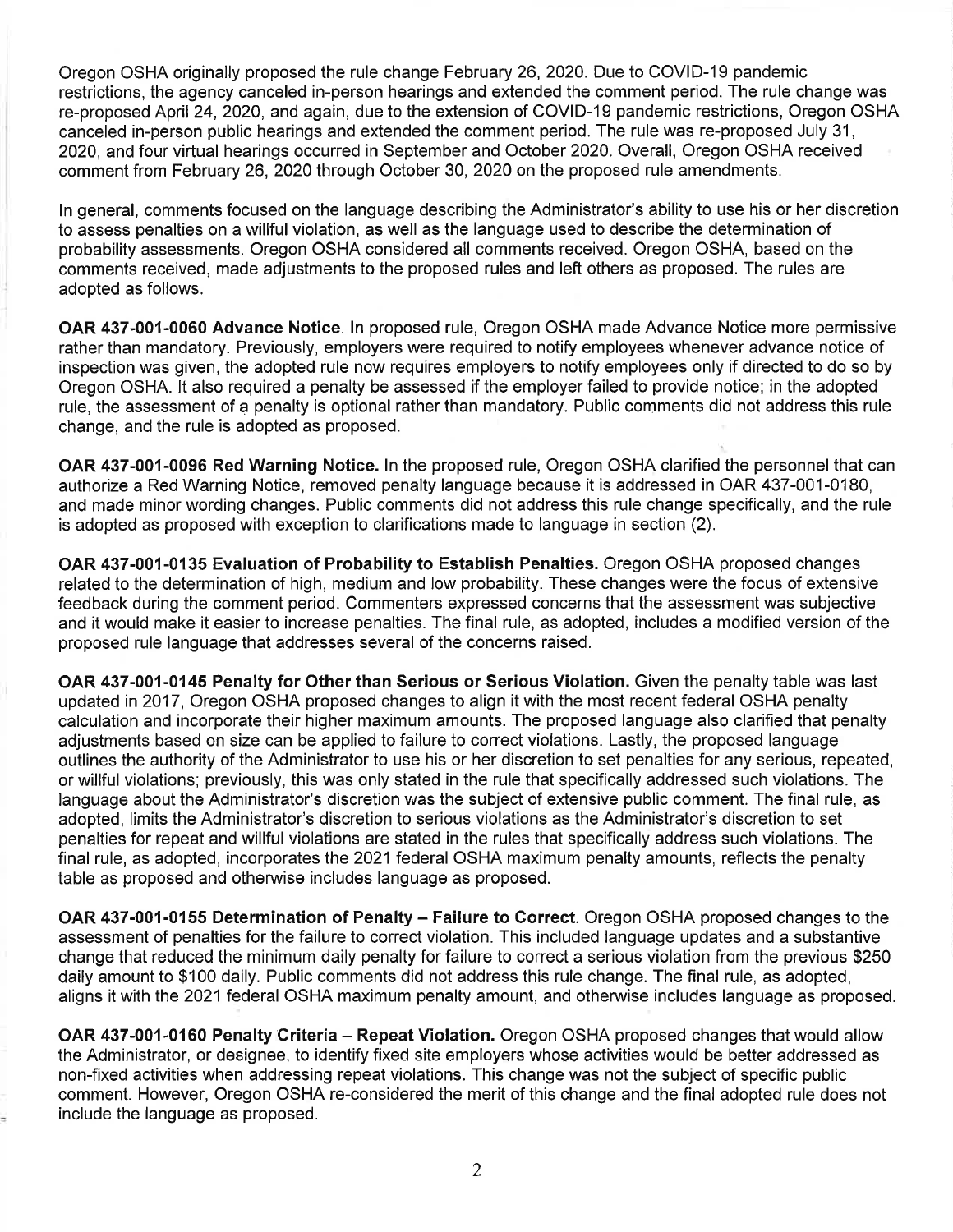OAR 437-001-0165 Determination of Penalty - Repeat Violation. Oregon OSHA proposed language to align penalties for repeat violations with the federal OSHA maximums and added penalties for fourth and fifth repeat for other than serious violations. In addition, Oregon OSHA proposed to allow the Administrator the same discretionary authority over repeat violations that the existing rule already gives license to for serious or willful violations. Some comments objected to the maximum penalty increase in general terms, and others objected to the discretionary authority as related to repeat violations. After considering those comments, Oregon OSHA adopted the language as proposed.

OAR 437-001-0170 Determination of Penalty - Failure to Report an Occupational Fatality, Catastrophe, or Accident. The proposed rule increased the maximum penalty to align with current federal OSHA maximum. In addition, Oregon OSHA proposed specific language to clarify that a willful failure to report remains subject to the maximum penalty for a willful violation. Many comments objected to what they saw as a new opportunity for the Administrator to exercise his or her discretion. After considering those comments, Oregon OSHA eliminated all references to maximum penalties from this provision; they are addressed sufficiently elsewhere in rules where such penalty amounts are defined.

OAR 437-001-0171 Determination of Penalty - Failure to Register a Farm Labor Camp/Facility. The proposed rule increased the maximum penalty to align with the current federal OSHA maximum. In addition, Oregon OSHA proposed specific language to clarify that a willful failure to report remains subject to the maximum penalty for a willful violation. The language about the Administrator's discretion was the subject of extensive public comment. In the adopted rule, Oregon OSHA eliminated all references to maximum penalties from this provision; they are addressed sufficiently elsewhere in rules where such penalty amounts are defined. The adopted also clarifies a rule reference.

OAR 437-001-0175 Determination of Penalty - Willful or Egregious Violation. Oregon OSHA proposed to increase the maximum penalties to align with current federal OSHA penalties. The proposed rule left in place existing provisions, but updated the wording. Oregon OSHA adopted the language as proposed.

OAR 437-001-0180 Determination of Penalty - Relating to Red Warning Notice. Oregon OSHA proposed increasing the maximum penalty for a red warning notice violation that is not willful. Oregon OSHA also proposed language to clarify that a willful violation in such cases remains subject to the maximum penalty for a willful violation. Many comments objected to what was seen as a new opportunity for the Administrator to exercise his or her discretion. After considering those comments, the reference to maximum penalties for willful violations was removed from this provision; they are addressed sufficiently elsewhere in rules where such penalty amounts are defined.

OAR 437-001-0225 Penalty for Falsification. Oregon OSHA proposed language to clarify that a willful violation for a false statement, representation, or certification remains subject to the maximum penalty for a willful violation. Many comments objected to what was seen as a new opportunity for the Administrator to exercise his or her discretion. After considering those comments, Oregon OSHA eliminated the mention of willful penalties, which are addressed sufficiently elsewhere, and instead inserted language making it clear that the maximum penalty listed in this section applies to non-repeat, non-willful violations.

437-001-0740 Falsification or Failure to Keep and Post Records or Make Reports. Oregon OSHA proposed language to clarify that a willful violation for the falsification of, or failure to keep or post records, or make reports, remains subject to the maximum penalty for a willful violation. The majority of comments focused on this change, as it appeared to be seen as a new opportunity for the Administrator to exercise his or her discretion in relation to "paperwork" violations. After considering those comments, Oregon OSHA eliminated the mention of willful penalties, which are addressed sufficiently elsewhere, and instead inserted language making it clear that the maximum penalty listed in this section applies to non-repeat, non-willful violations.

#### **INDIVIDUAL RULE SUMMARY (By rule number)**

Provide a brief summary of the rule (if new adoption), or a brief summary of changes made to the rule (if amending)

3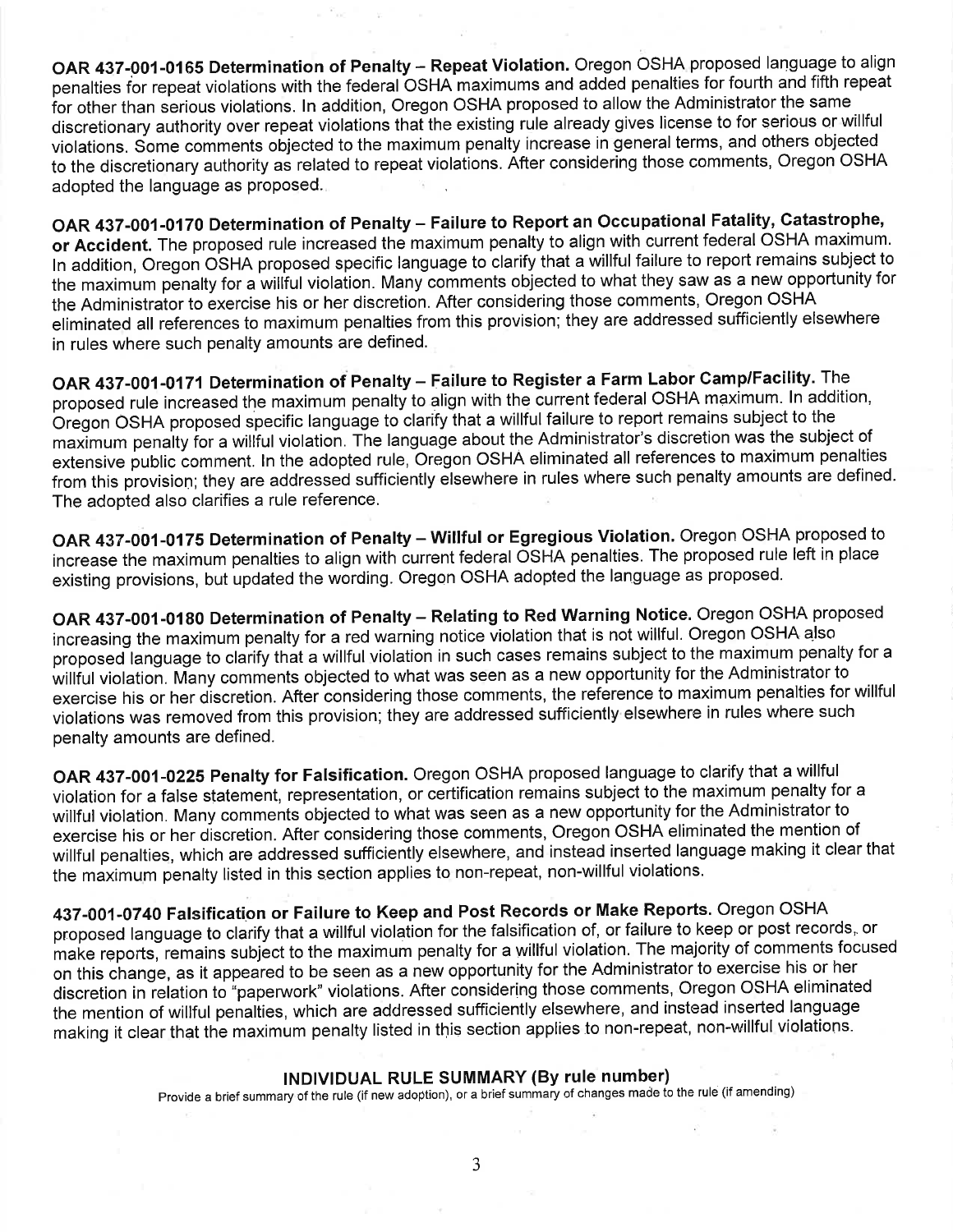437-001-0060 - Makes language regarding issuance of a penalty permissive rather than mandatory and requires employers to notify employees only if directed to do so by Oregon OSHA.

437-001-0096 – Adds designees, updates language and removes penalty language because it is addressed in OAR 437-001-0180.

437-001-0135 – Substantively changes language regarding determination of high, medium, and low probability ratings.

437-001-0145 – Increases penalties and table dollar amounts to align with federal OSHA 2021 penalty amounts and updates language and outlining.

437-001-0155 – Updates language regarding calculation of failure-to-abate penalties and decreases minimum daily penalty.

437-001-0160 - Updates language.

437-001-0165 – Updates maximum penalty amounts, adds penalties for fourth and fifth repeat violations, and gives the Administrator the same discretionary authority over repeat violations that the existing rule already gives license to for serious or willful violations.

437-001-0170 – Removes maximum penalty as it is addressed elsewhere in rules.

437-001-0171 - Removes maximum penalty as it is addressed elsewhere in rules.

437-001-0175 – Updates language and changes maximum and minimum penalty amounts to align with federal OSHA 2021 penalty amounts.

437-001-0180 – Updates language and maximum and minimum penalty amounts to align with federal OSHA 2021 penalty amounts.

437-001-0225 – Inserts language making it clear that the maximum penalty listed in this section applies to nonrepeat, non-willful violations.

437-001-0740 – Inserts language making it clear that the maximum penalty listed in this section applies to nonrepeat, non-willful violations.

Please visit the rules and laws section of our website at osha oregon gov/rules and select adopted rules in the rule making column to view our adopted rules.

Authorized Signer

Julie Love **Printed Name** 

11/1/2021 Date

\*With this original, file one photocopy of certificate, one paper copy of rules listed in Rulemaking Actions, and electronic copy of rules.

\*\* The Oregon Bulletin is published on the 1st of each month and updates rules found in the OAR Compilation. For publication in Bulletin, rule and notice filings must be submitted by 5:00 pm on the 15th day of the preceding month unless this deadline falls on a weekend or legal holiday, when filings are accepted until 5:00 pm on the ARC 930-2005 preceding workday.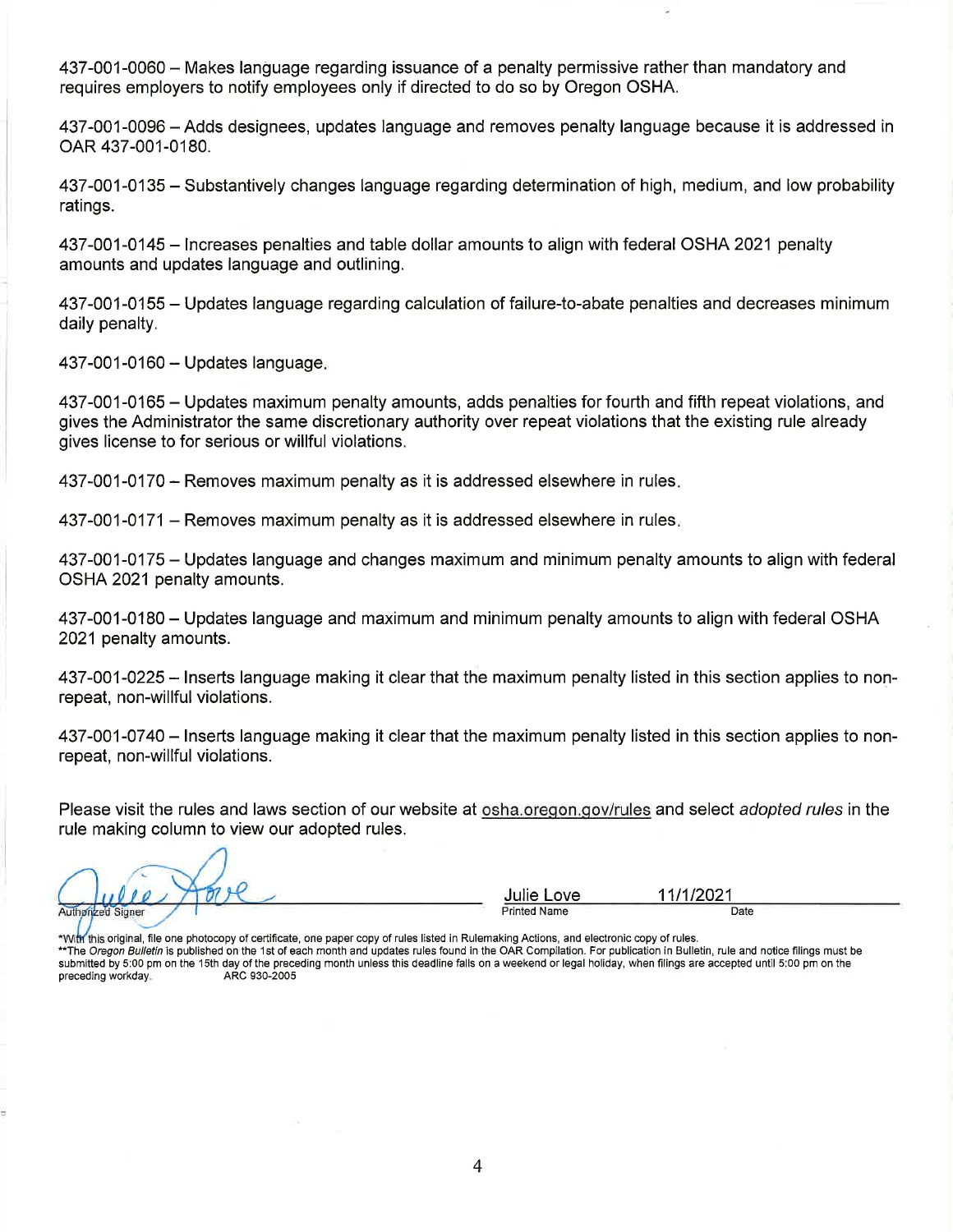OFFICE OF THE SECRETARY OF STATE SHEMIA FAGAN SECRETARY OF STATE

CHERYL MYERS DEPUTY SECRETARY OF STATE



#### ARCHIVES DIVISION

STEPHANIE CLARK DIRECTOR

800 SUMMER STREET NE SALEM, OR 97310 503-373-0701

**FILED** 11/01/2021 1:19 PM ARCHIVES DIVISION SECRETARY OF STATE & LEGISLATIVE COUNSEL

# **PERMANENT ADMINISTRATIVE ORDER**

OSHA 13-2021 CHAPTER 437 **DEPARTMENT OF CONSUMER AND BUSINESS SERVICES OREGON OCCUPATIONAL SAFETY AND HEALTH DIVISION**

FILING CAPTION: Oregon OSHA's increase of certain minimum and maximum penalties for alleged violations

EFFECTIVE DATE: 12/01/2021

AGENCY APPROVED DATE: 11/01/2021

CONTACT: Lisa Appel 503-947-7449 Lisa.Appel@dcbs.oregon.gov

350 Winter Street NE Salem,OR 97301

Filed By: Lisa Appel Rules Coordinator

#### RULES:

437-001-0060, 437-001-0096, 437-001-0135, 437-001-0145, 437-001-0155, 437-001-0160, 437-001-0165, 437- 001-0170, 437-001-0171, 437-001-0175, 437-001-0180, 437-001-0225, 437-001-0740

AMEND: 437-001-0060

RULE TITLE: Advance Notice

NOTICE FILED DATE: 07/31/2020

RULE SUMMARY: Makes language regarding issuance of a penalty permissive rather than mandatory and requires employers to notify employees only if directed to do so by Oregon OSHA.

RULE TEXT:

(1) No person shall give advance notice of an inspection without authority of the Director, the Administrator, or designee, subject to penalties as prescribed in ORS 654.991(2).

(2) If the Director, the Administrator, or designee approves a request for advance notice of an inspection:

(a) The notice shall not be given more than 24 hours in advance; and

(b) When advance notice is given to the employer, and if required by the Director, the Administrator, or designee, either at the time advance notice is given or any time thereafter, the employer must notify the employee representative without delay of the proposed inspection, or in the absence of an employee representative, immediately post a notice, provided to the employer by Oregon OSHA, in a sufficient number of locations in the place of employment to reasonably inform employees of the planned inspection. Failure to provide such notice when directed by the Director, the Administrator, or designee may result in a penalty as outlined in OAR 437-001-0176.

(3) It will not be considered advance notice to advise a federal or state agency that is not the subject of the inspection of a proposed inspection in order to avoid duplicate inspections or to facilitate enforcement.

(4) Any person who gives advance notice of any safety or health inspection without authority from the Director, the Administrator, or designee shall be punished, upon conviction, by being assessed a penalty not to exceed \$1,000 or be imprisoned for not more than six months, or both, as prescribed in ORS 654.991(2).

STATUTORY/OTHER AUTHORITY: ORS 654.025(2), 654.035, 656.726(4)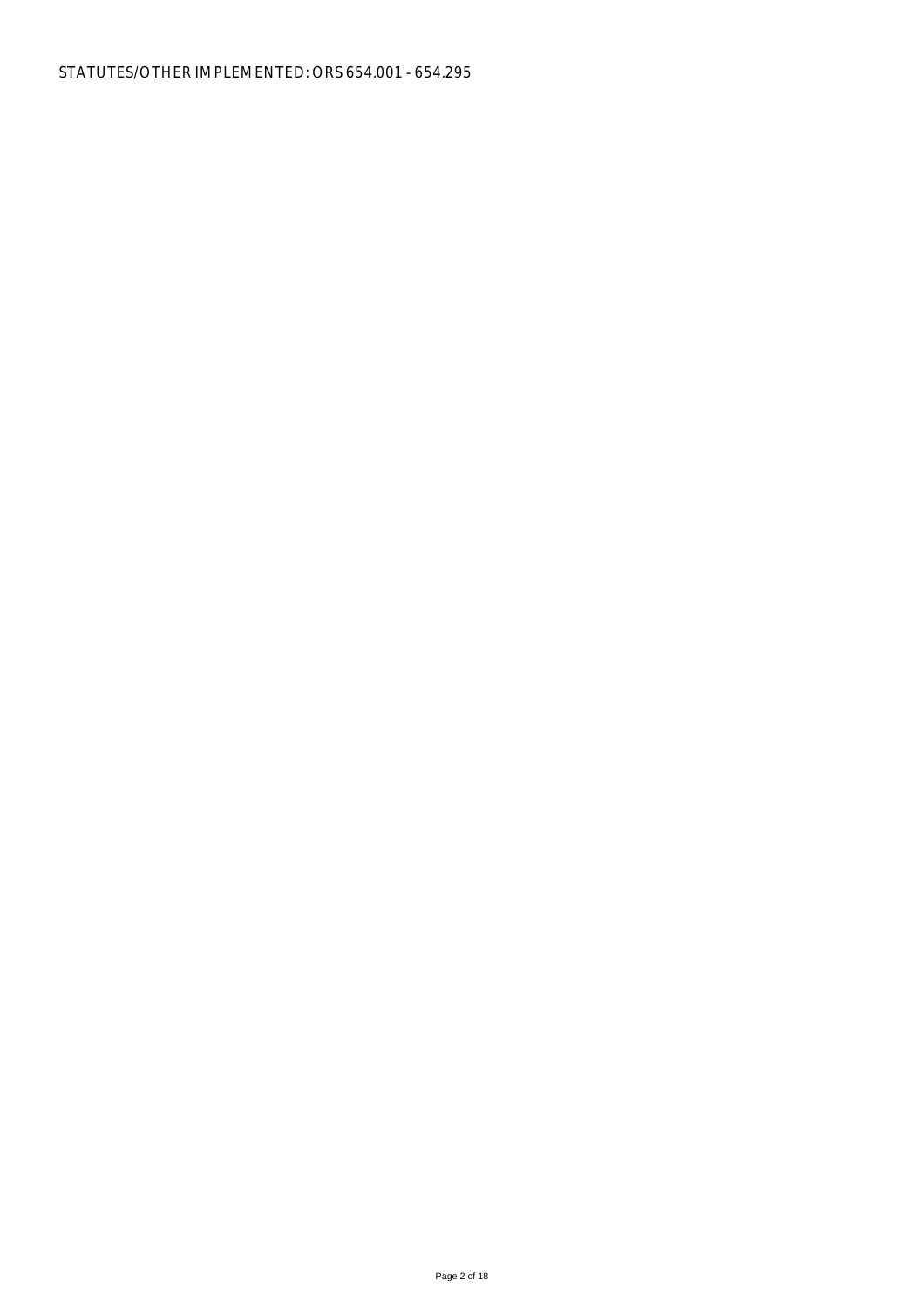RULE TITLE: Red Warning Notice

#### NOTICE FILED DATE: 07/31/2020

RULE SUMMARY: Adds designees, updates language and removes penalty language because it is addressed in OAR 437-001-0180.

RULE TEXT:

(1) The Red Warning Notice shall be authorized by either the Director, the Administrator, or designee. For purposes of this rule, a Camp Closure Notice is a Red Warning Notice.

(2) When action is necessary to preclude or eliminate exposure of employees to a condition which, if such exposure occurred or continued, would constitute a violation of any statute or of any lawful regulation, rule, standard, or order affecting employee safety or health at a place of employment, a Red Warning Notice authorized under subsection (1) will be posted. The notice will be posted in plain view of any person likely to use the place of employment, machine, device, apparatus, or equipment that constitutes the hazard.

(3) Any place of employment, machine, device, apparatus, or equipment on which a Red Warning Notice has been posted must not be operated or used by any person until:

(a) The condition has been made safe and healthful; and

(b) The Red Warning Notice has been removed by Oregon OSHA; however,

(c) Nothing in this section prohibits an employer from using any place of employment, or operating any machine, device, apparatus, or equipment, exclusively for the purpose of remedying the violation, pursuant to the instructions on the Red Warning Notice.

(4) No person shall deface or destroy a Red Warning Notice or remove it without authorization from Oregon OSHA.

(5) The Red Warning Notice will be removed after:

(a) Notification from the employer that the condition has been corrected; and

(b) A follow-up inspection or other information confirms that the condition has been corrected.

STATUTORY/OTHER AUTHORITY: ORS 654.025(2), 654.035, 656.726(4)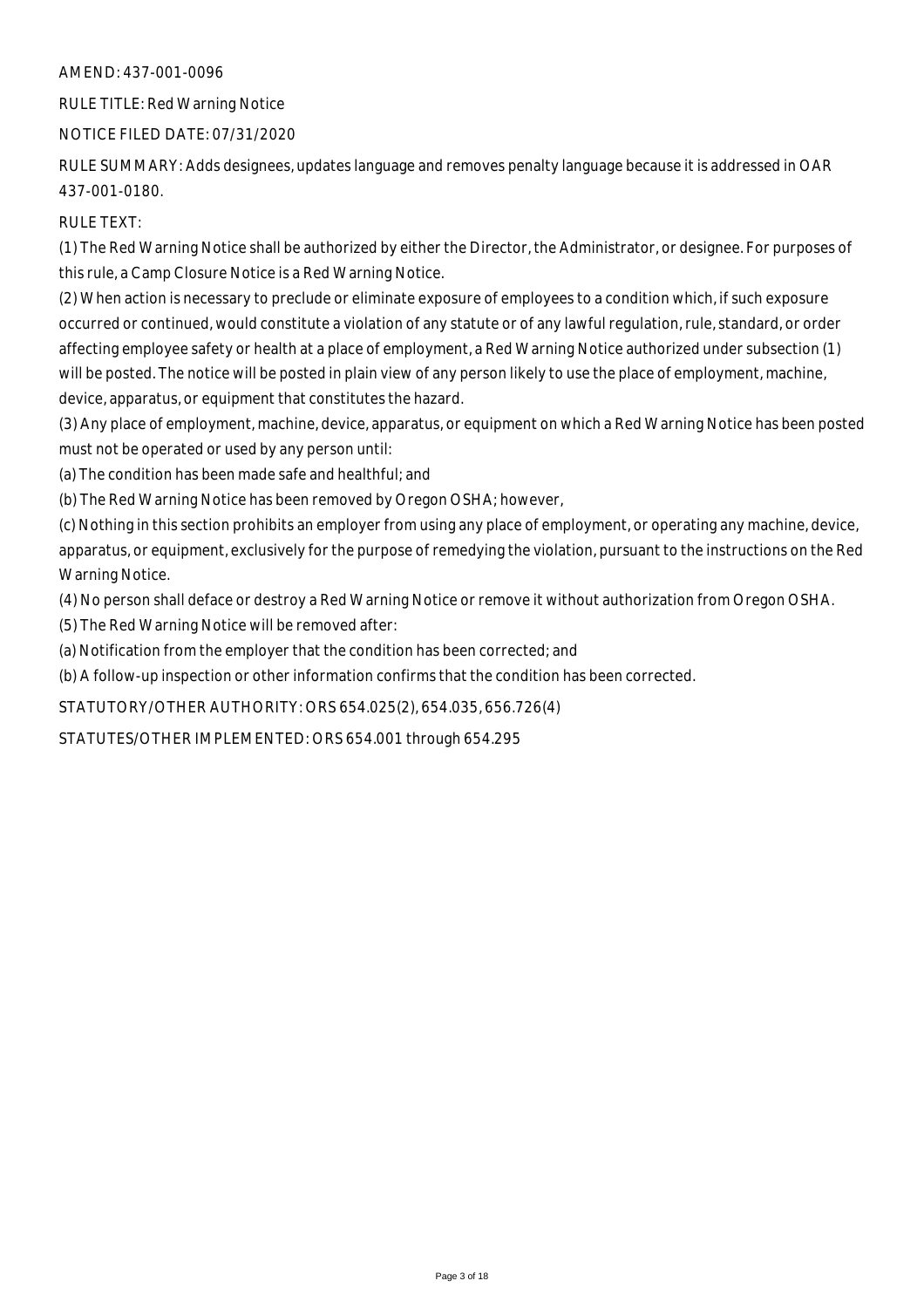RULE TITLE: Evaluation of Probability to Establish Penalties

#### NOTICE FILED DATE: 07/31/2020

RULE SUMMARY: Substantively changes language regarding determination of high, medium, and low probability ratings.

RULE TEXT:

(1) The probability of an accident that could result in an injury or illness from a violation will be determined by the Compliance Officer and will be expressed as a probability rating.

- (2) The factors to be considered in determining a probability rating may include, as applicable:
- (a) The number of employees exposed;
- (b) The frequency and duration of exposure;
- (c) The proximity of employees to the point of danger;
- (d) Factors that require work under stress;
- (e) Lack of proper training and supervision or improper workplace design; or
- (f) Other factors that may significantly affect the probability of an accident occurring.
- (3) The probability rating is:
- (a) Low If the factors considered indicate that the likelihood an accident could occur is lower than typical;
- (b) Medium If the factors considered indicate that the likelihood an accident could occur is typical; or
- (c) High If the factors considered indicate that the likelihood an accident could occur is higher than typical.

(4) The probability rating may be adjusted on the basis of any other relevant facts that would affect the likelihood of injury or illness.

STATUTORY/OTHER AUTHORITY: ORS 654.025(2), 654.035, 656.726(4)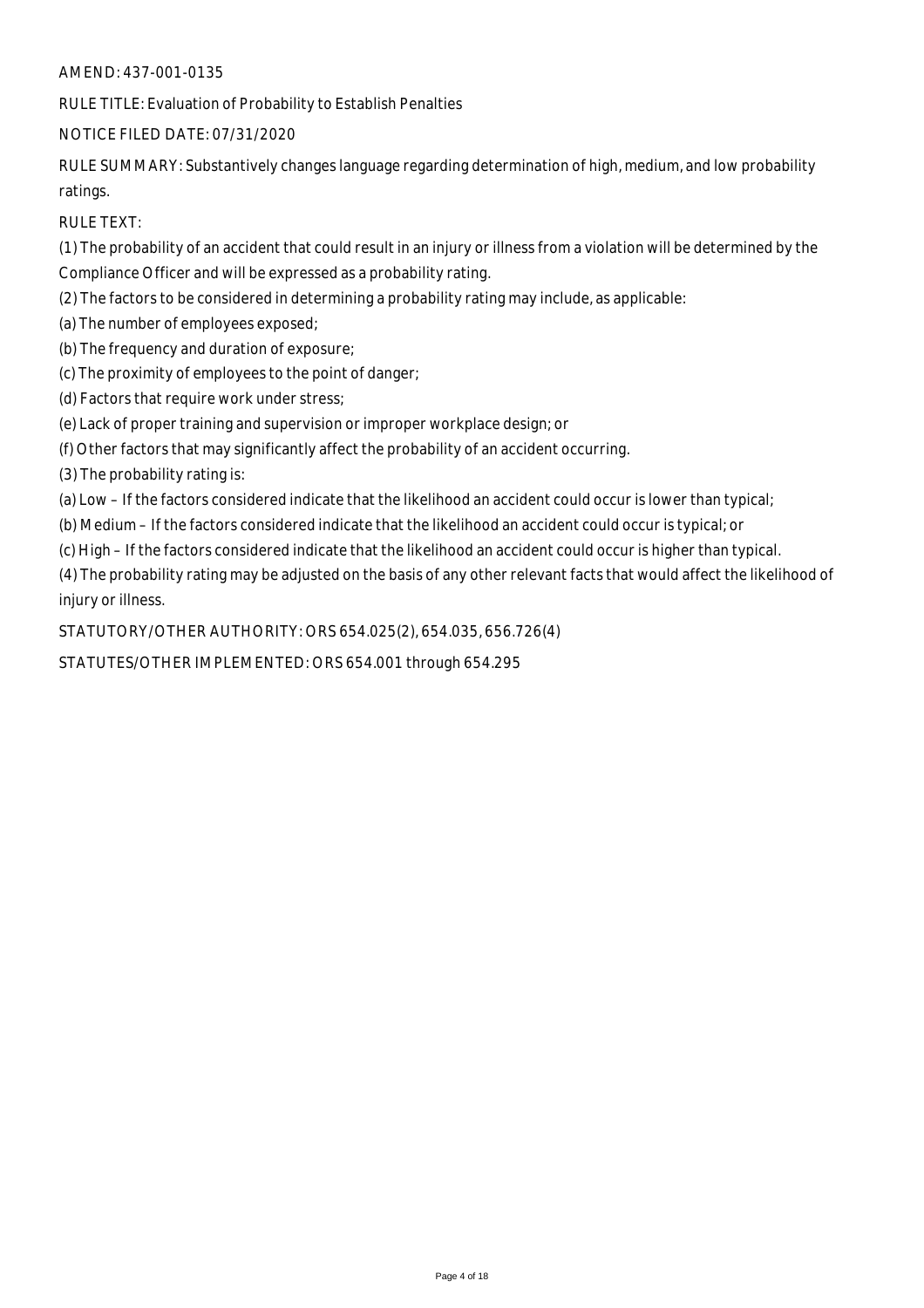RULE TITLE: Penalty for Other than Serious or Serious Violation

#### NOTICE FILED DATE: 07/31/2020

RULE SUMMARY: Increases penalties and table dollar amounts to align with federal OSHA 2021 penalty amounts and updates language and outlining.

## RULE TEXT:

(1) A penalty must be assessed for any serious violation and may be assessed for any other than serious violation as established by the intersection of the probability rating and severity rating on the Penalty Schedule (Table 1). In a case where probability and severity are not appropriate considerations, a penalty may be assessed by considering the facts of the violation.

## [Table 1 - Penalty table]

(2) Penalty adjustments will be made based on an employer's size for all violations. Additional adjustments for an employer's compliance history, injury and illness history, demonstrated good faith efforts, and corrective action taken at the time of the inspection will be determined by the Compliance Officer and assessed as follows: (a) Size adjustments – based on statewide peak employment:

## [Table 2 - Penalty size adjustments]

(b) History adjustments will be based on injuries and illnesses (and trends) during the previous three years, including available information from both Workers' Compensation data and Bureau of Labor Statistics. This assessment will also include a review of the employer's violation history within the past three years. Adjustments will be made as follows: (A) 10% reduction of the base penalty if the compliance officer determines that the information demonstrates a positive history overall;

(B) No change in the base penalty if the compliance officer determines that history is what would be expected of a typical employer; or

(C) 10% increase of the base penalty if the compliance officer determines that the information demonstrates a negative history overall.

(c) Good faith adjustments will be determined by, but not limited to, review of certain criteria as follows:

(A) Evidence of an overall safety and health program.

- (B) Effective communication of safety and health policies.
- (C) Promotion of safety and health prior to the inspection.
- (D) Employees are clearly involved in the safety and health program.
- (E) Management's commitment at all levels is apparent.
- (F) Worksite hazard analysis is conducted.
- (G) Employees and managers alike are held accountable for safety and health.
- (H) Adjustments will be made as follows:

(i) 20% reduction of the base penalty if the compliance officer determines that the information demonstrates a better than average effort to comply with the law and rules;

(ii) No adjustment in the base penalty if the compliance officer determines that the information demonstrates an employer's good faith effort is average; or

(iii) 20% increase of the base penalty if the compliance officer determines that the information demonstrates a poorer than average effort to comply with the law and rules.

(d) A 10% reduction of the base penalty will be provided for immediate correction of violations or other unsafe conditions identified during the inspection provided that such corrective action is substantial and not temporary or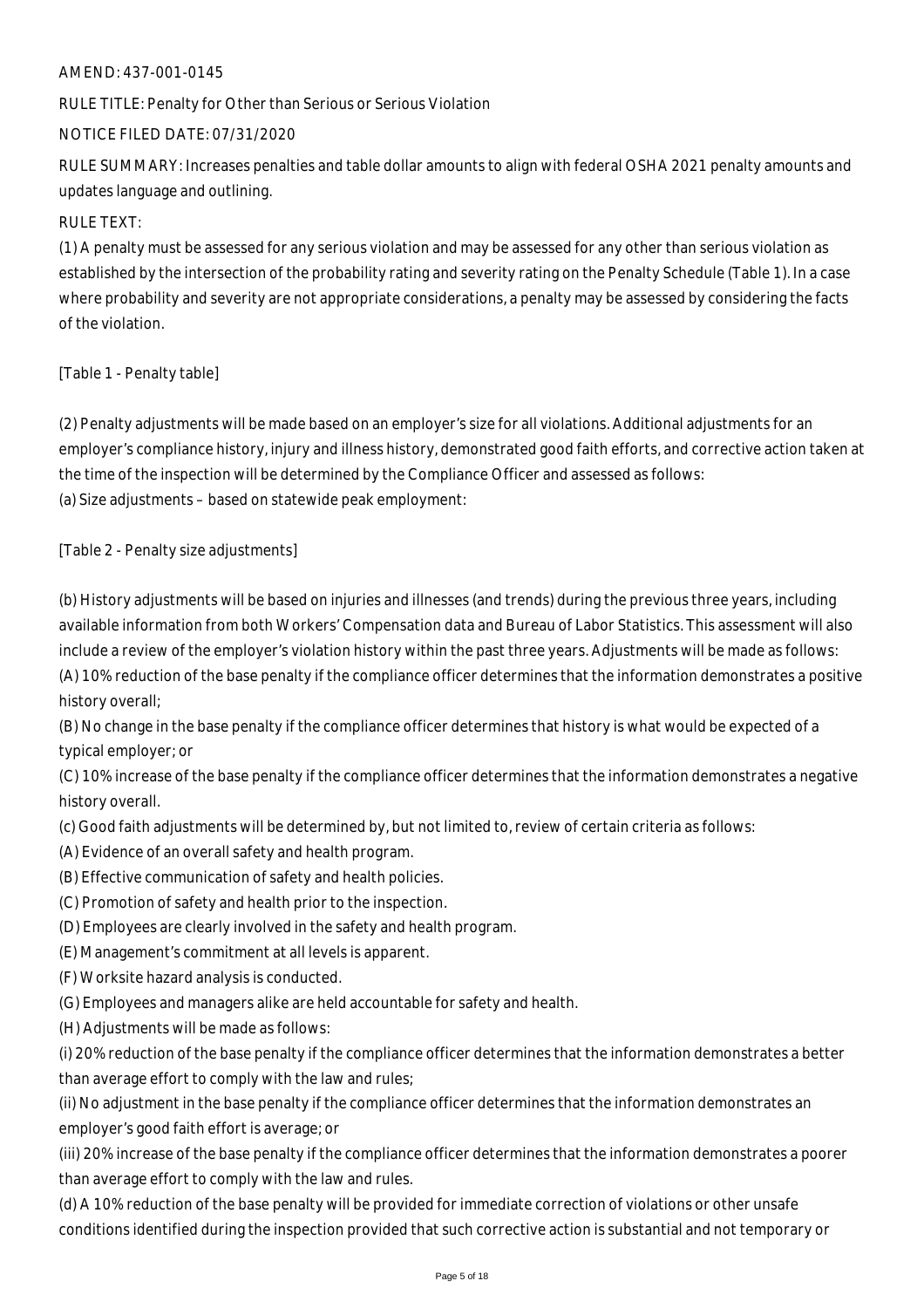superficial.

(3) Penalty adjustments, except for size, will not be applied to repeat violations, violations for a failure to correct, willful violations, or any violation that the compliance officer determines contributed to an injury, illness, or death of an employee. Adjustments will not reduce the penalty to less than the mandatory minimum penalty that has been established by rule or statute or increase the penalty beyond the maximum penalty established by statute. (4) The adjusted final penalty for a serious violation will not be less than \$100.

(5) Penalties for combined violations will be calculated by taking the number of violations into account when assessing probability. Severity will be determined by identifying the most severe reasonably predictable injury or illness that could occur.

(6) The penalty for grouped violations of different rules is calculated by determining the probability and severity for the entire group.

(7) For any serious violation, the Administrator may instead, at his or her discretion, assess a penalty of between \$100 and \$13,653.

STATUTORY/OTHER AUTHORITY: ORS 654.025(2), 654.035, 656.726(4)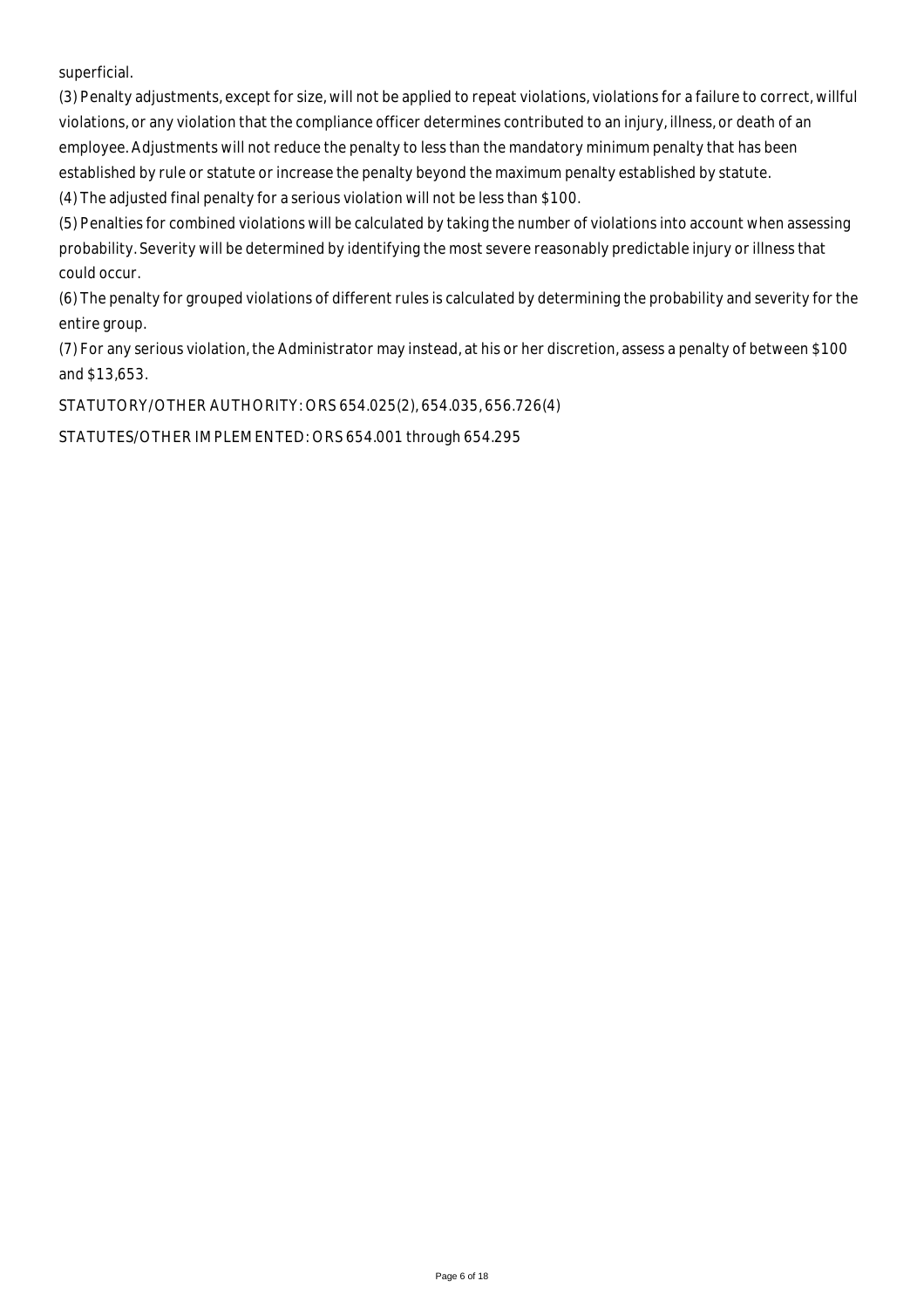## 437-001-0145 Penalty for Other than Serious or Serious Violation

| Probability               | <b>Severity</b> | <b>Severity</b><br>Probability |                          |          |
|---------------------------|-----------------|--------------------------------|--------------------------|----------|
| <b>Other Than Serious</b> |                 | <b>Serious</b>                 |                          |          |
|                           |                 |                                | Serious Physical<br>Harm | Death    |
| 0 <sub>W</sub>            |                 | <b>OW</b>                      | \$300                    | \$3,750  |
|                           | \$300           | Medium                         | \$750                    | \$6,500  |
|                           |                 | High                           | \$2,150                  | \$13,500 |

Table 1 - Penalty table

Table 2 - Penalty size adjustments

| <b>Percent reduction</b> |
|--------------------------|
| 75                       |
|                          |
| 40                       |
| 30                       |
| 20                       |
|                          |
| No adjustment            |
|                          |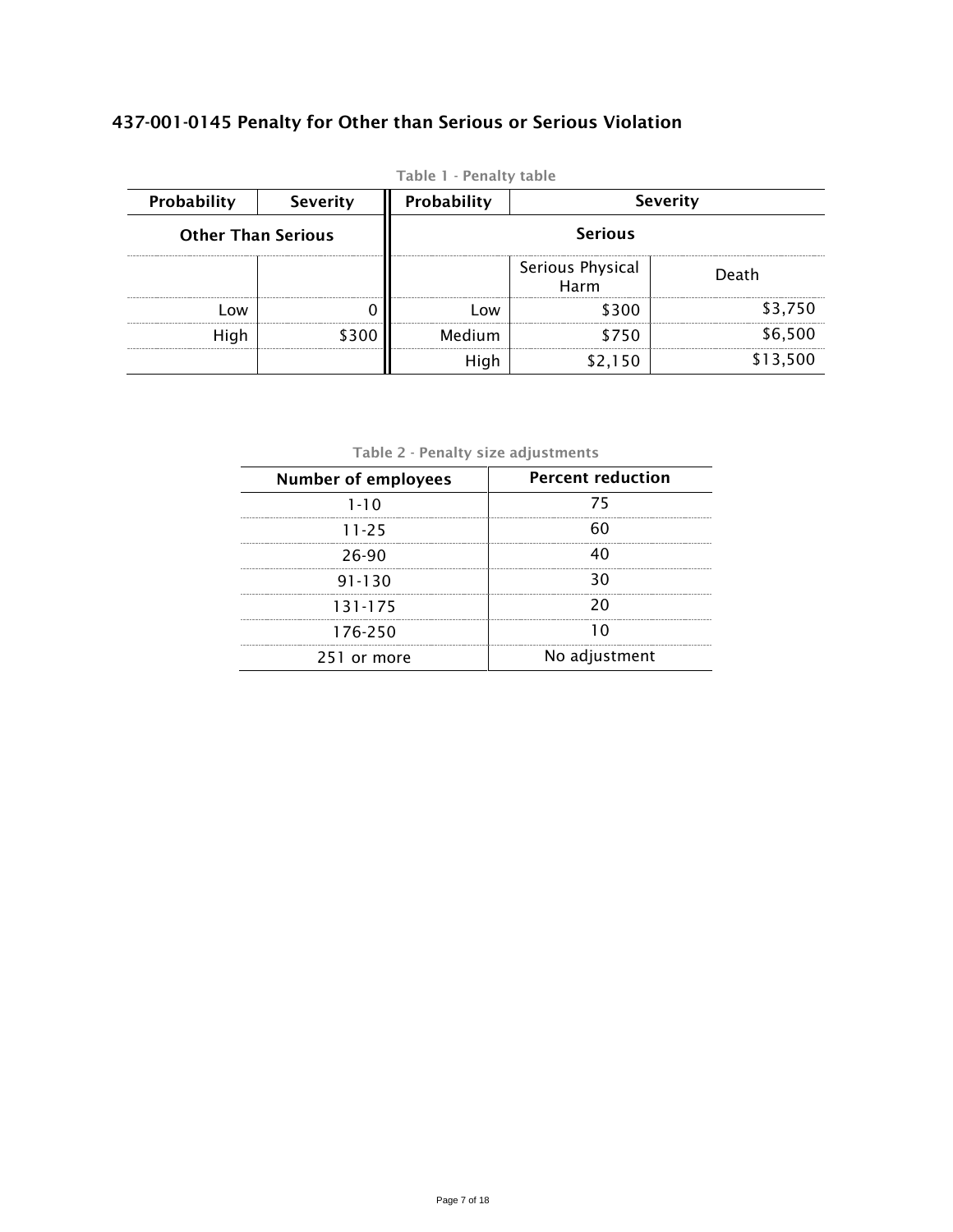RULE TITLE: Determination of Penalty — Failure to Correct

## NOTICE FILED DATE: 07/31/2020

RULE SUMMARY: Updates language regarding calculation of failure-to-abate penalties and decreases minimum daily penalty.

RULE TEXT:

(1) A citation must be issued for an employer's failure to correct a previously cited violation.

(2) Penalties assessed for a failure to correct a previously cited violation will not exceed \$13,653 per day:

(a) Such penalties may be assessed for each workday, or part of a day, that the violation is not corrected and it results in continued exposure after the ordered correction date;

(b) Such penalties must be determined by considering the probability and severity of the original violation, the efforts of the employer to correct the violation, and factors that delayed the correction of the violation; and

(c) If failure to correct the violation results from the employer's lack of diligence, the daily penalty will be not less than \$50 for other than serious violations, and not less than \$100 for serious violations.

STATUTORY/OTHER AUTHORITY: ORS 654.025(2), 654.035, 656.726(4)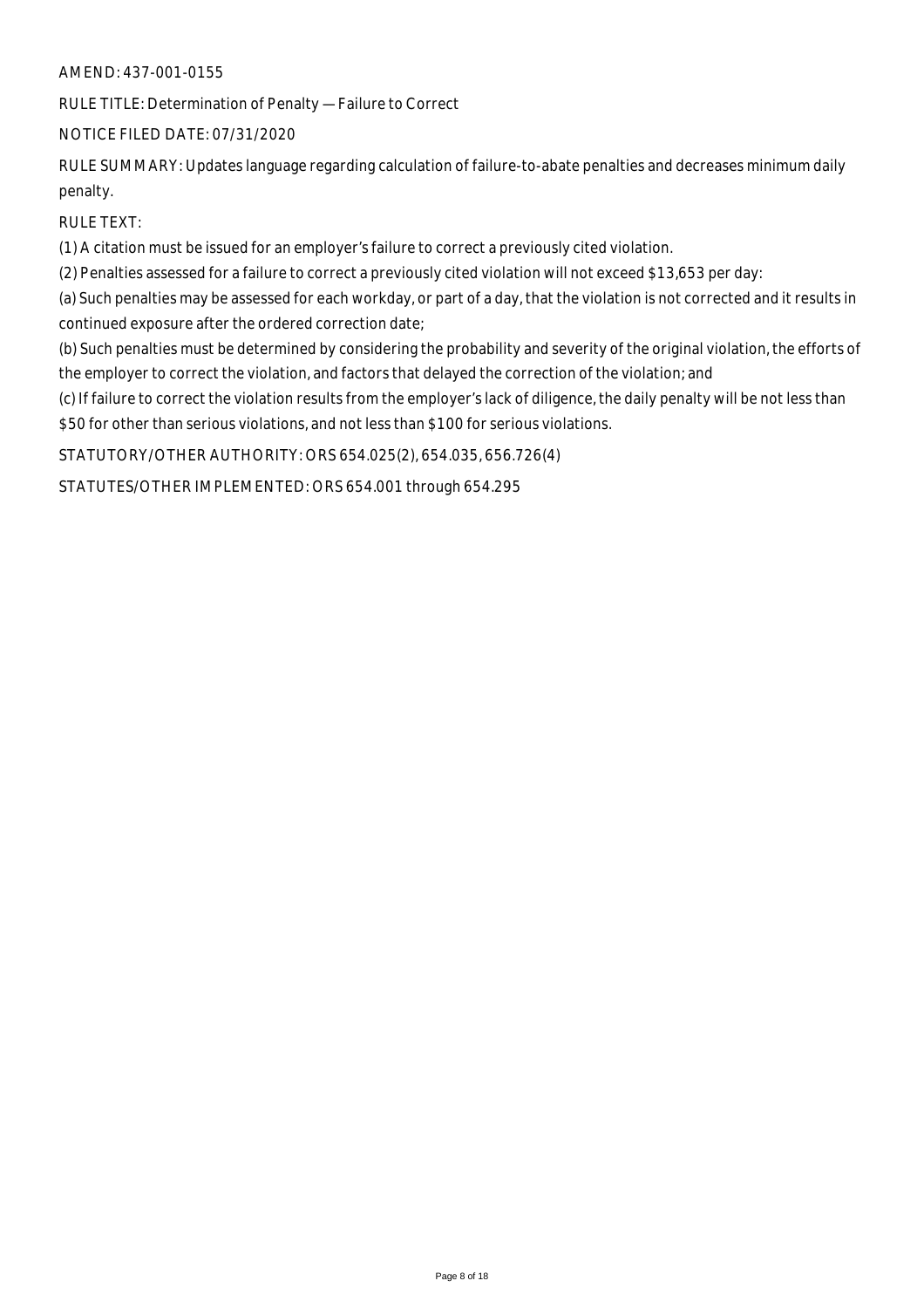RULE TITLE: Penalty Criteria — Repeat Violation NOTICE FILED DATE: 07/31/2020 RULE SUMMARY: Updates language.

#### RULE TEXT:

Oregon OSHA will identify repeat violations as follows:

(1) An employer's second or subsequent violation involving a substantially similar violation, cited within the previous three years, will be cited as a repeat violation as described below.

(2) When citing an identical standard for a violation of a previously cited statute, regulation, rule, standard, or order it will be presumed to be a repeat violation. That presumption can be disproven only if the circumstances clearly demonstrate that the violation is not substantially similar to a previously cited violation.

Example: Previously a citation was issued for a violation of 1910.212(a)(1) for not guarding ingoing nip points. A recent inspection of the same establishment revealed a citation of 1910.212(a)(1) for not guarding against flying chips and sparks. Although the same standard was cited, the hazardous conditions are clearly not substantially similar and a repeat violation would not be appropriate.

(3) When citing a different standard, in some circumstances, substantially similar conditions can be demonstrated. In such cases, if the violations found are substantially similar a repeat violation would be appropriate even though the standards are different.

Example #1: Previously a citation was issued for a failure to install appropriate scaffold guardrails under the Division 3 Construction standards. A recent inspection of the same employer found a violation for a failure to install appropriate scaffold guardrails, but this time the operation involved activities covered by the Division 2 General Industry standard. Although two different standards are cited, the violations are substantially similar and would therefore be treated as a repeat.

Example #2: Previously a citation was issued for failure to have a respirator program in a Division 2 General Industry situation where exposure to asbestos would require one. A recent inspection of the same employer found a violation for not requiring employees to wear respirators while performing lead related tasks in the Lead, Division 3 Construction standard that requires respiratory protection. Although two different standards are cited, the violations are substantially similar and would therefore be treated as a repeat.

(4) Where a previously cited violation is under appeal and not yet final:

(a) The second violation will be cited as a repeat violation; and

(b) Such citation will state that the earlier violation is under appeal and the repeat classification of the current violation will be rescinded if the earlier violation does not become final.

(5) At fixed places of employment, "high probability serious" and "death" rated violations will be issued as repeat violations at all of an employer's places of employment in the state. Repeat violations for all other violation types will be limited to the cited place of employment.

(6) At nonfixed places of employment, repeat violations will be based on earlier violations occurring anywhere within the state. Where the Administrator, or designee, determines in his or her discretion that the span of control and nature of activity for a portion of the state is more readily comparable to fixed location activity, repeat violations will be handled in a manner consistent with fixed places of employment.

STATUTORY/OTHER AUTHORITY: ORS 654.025(2), 654.035, 656.726(4)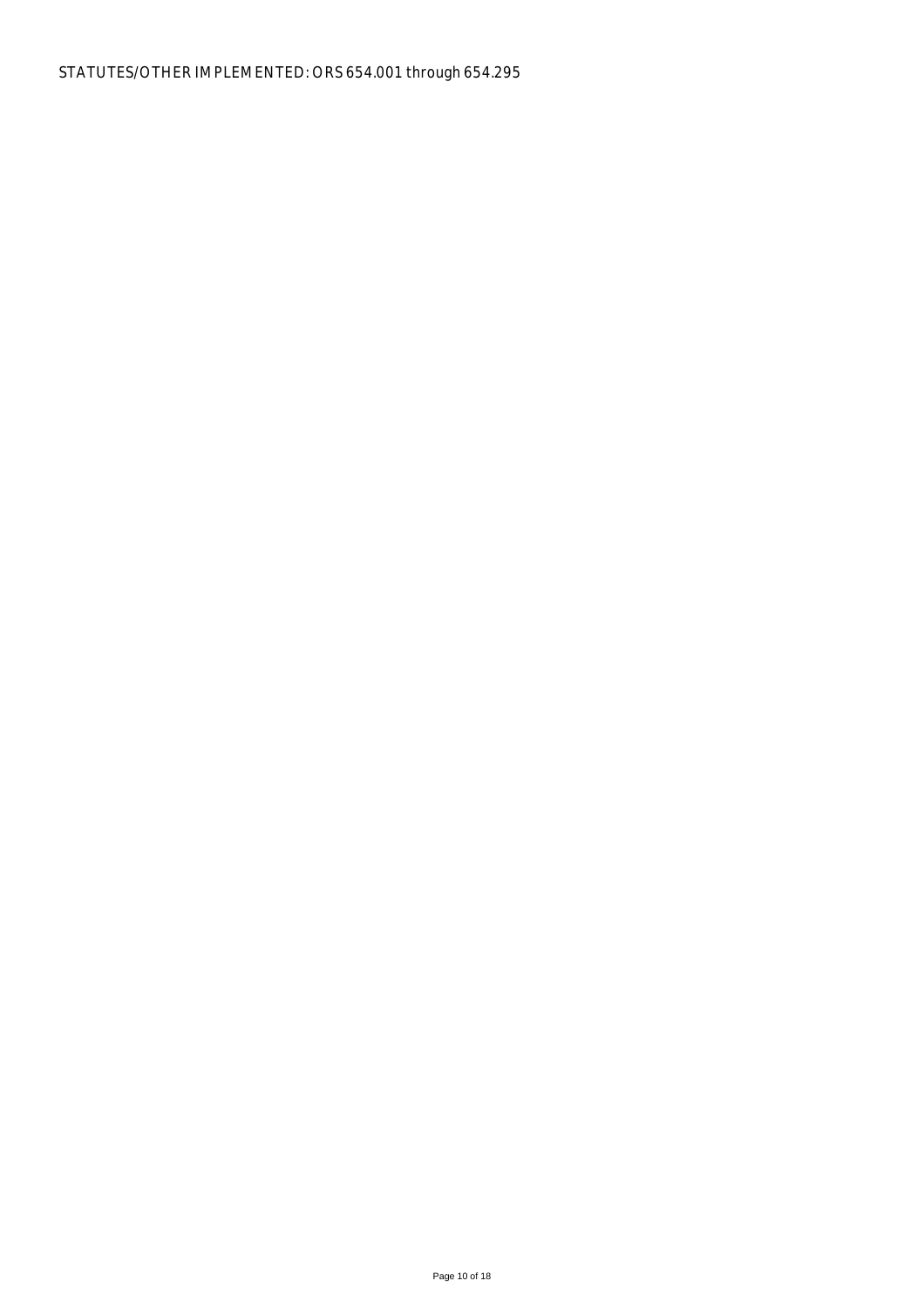RULE TITLE: Determination of Penalty — Repeat Violation

#### NOTICE FILED DATE: 07/31/2020

RULE SUMMARY: Updates maximum penalty amounts, adds penalties for fourth and fifth repeat violations, and gives the Administrator the same discretionary authority over repeat violations that the existing rule already gives license to for serious or willful violations.

RULE TEXT:

(1) The penalty for a repeat violation will be calculated by multiplying the penalty for the current violation by the following factors:

[Table 1 - Penalties for Repeat Violations]

(2) The total final penalty for a repeat violation will not be less than \$200, nor more than \$135,653.

(3) For a repeated other than serious violation that otherwise would have no initial penalty, a penalty of \$200 will be assessed for the first repeated violation, \$500 if the violation has been cited twice before, \$1,000 for a third repeat, \$1,500 for a fourth repeat, and \$2,000 for a fifth repeat.

(4) The administrator may instead, at his or her discretion, assess a penalty of between \$200 and \$135,653 for any repeated violation.

STATUTORY/OTHER AUTHORITY: ORS 654.025(2), 654.035, 656.726(4)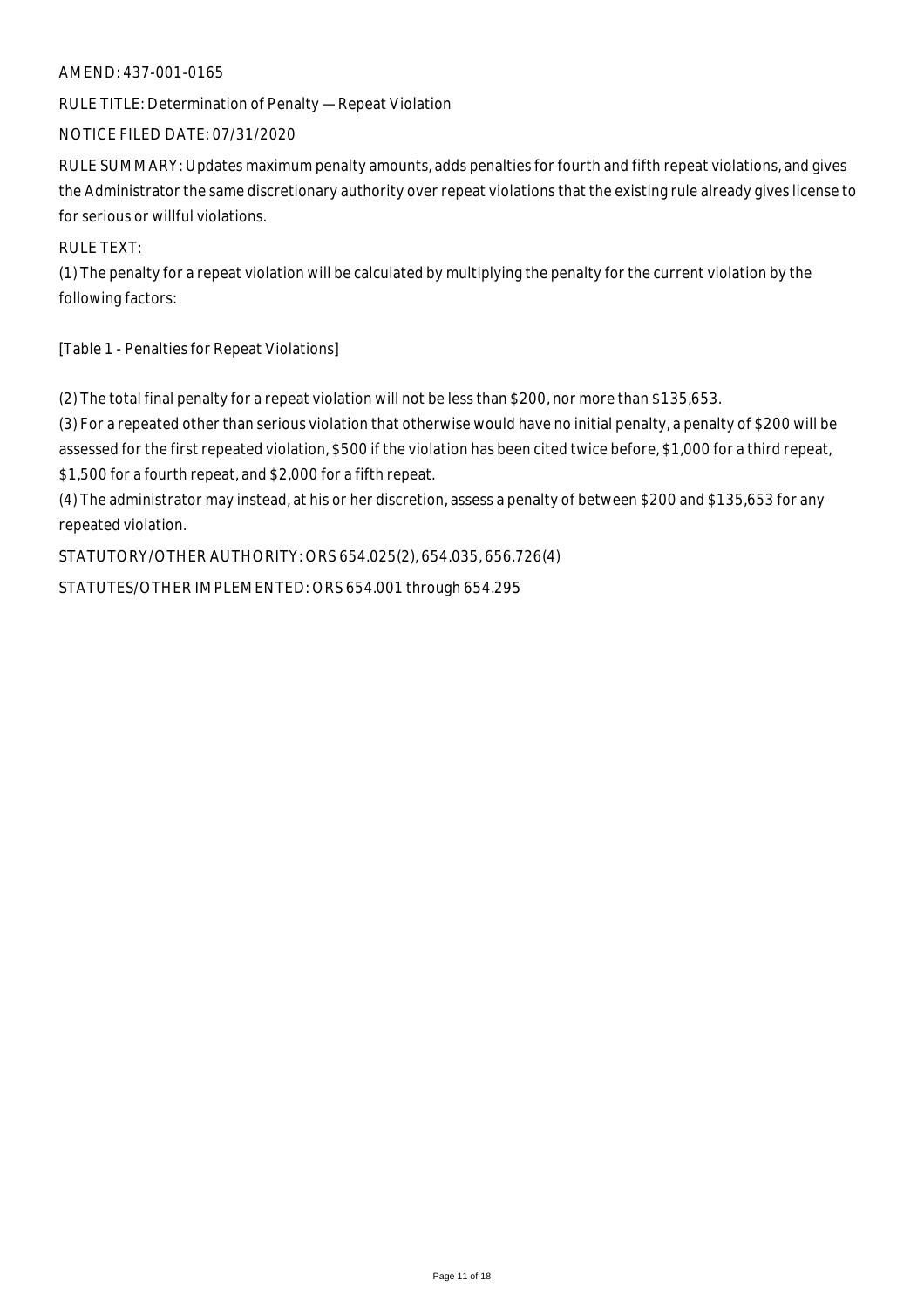# 437-001-0165 Determination of Penalty – Repeat Violation

| $1st$ repeat              | X <sub>2</sub>              |
|---------------------------|-----------------------------|
| $2nd$ repeat              | X 5                         |
| 3rd repeat                | X <sub>10</sub>             |
| 4 <sup>th</sup> repeat    | X 15                        |
| $5th$ repeat              | X <sub>20</sub>             |
| <b>Additional repeats</b> | Discretion of Administrator |

|  | Table 1 - Penalties for Repeat Violations |
|--|-------------------------------------------|
|--|-------------------------------------------|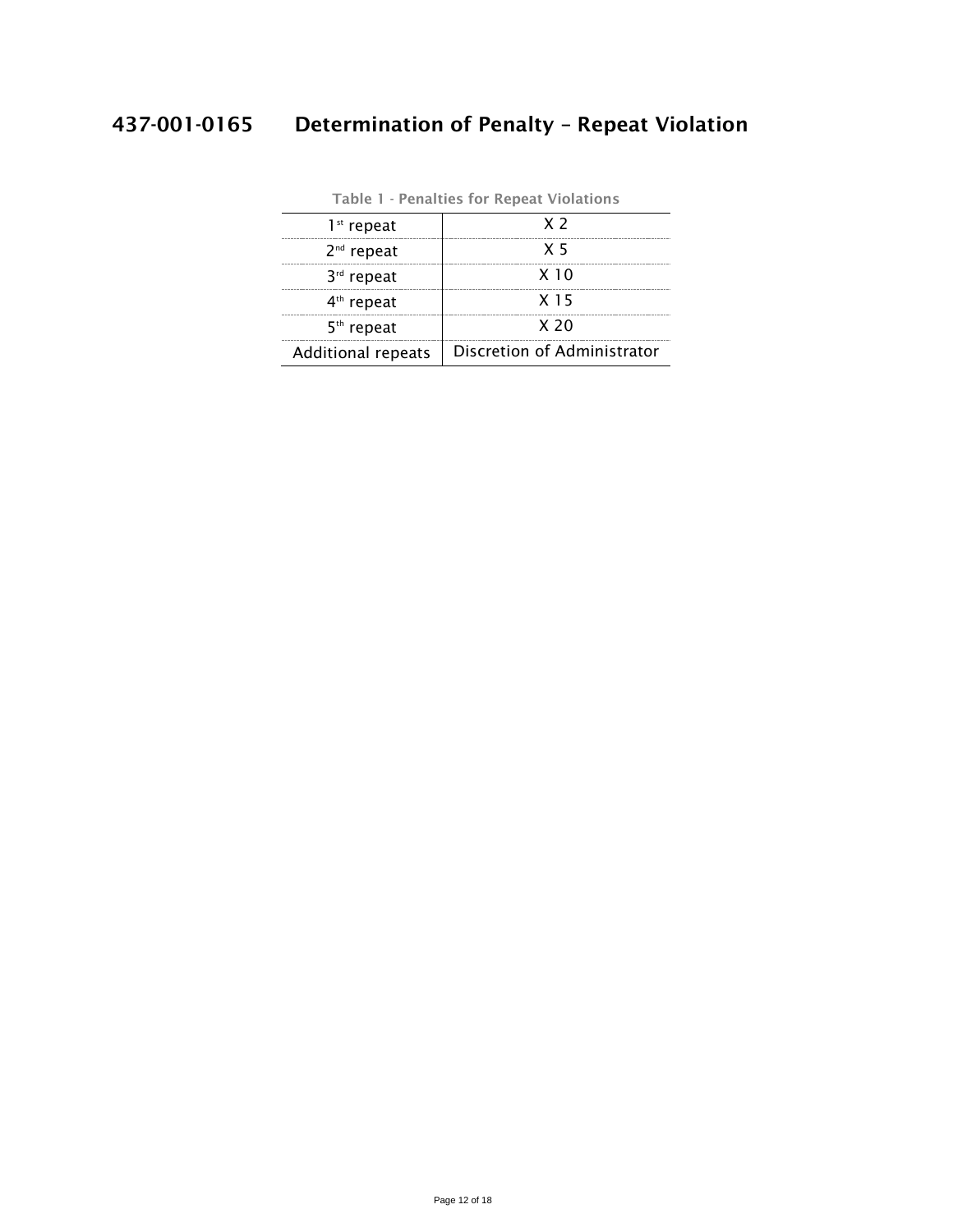RULE TITLE: Determination of Penalty — Failure to Report an Occupational Fatality, Catastrophe, or Accident

NOTICE FILED DATE: 07/31/2020

RULE SUMMARY: Removes maximum penalty as it is addressed elsewhere in rules.

RULE TEXT:

If an employer fails to report an occupational fatality, catastrophe, or accident as provided in OAR 437-001-0704, a penalty of not less than \$250 shall be assessed.

STATUTORY/OTHER AUTHORITY: ORS 654.025(2), 654.035, 656.726(4)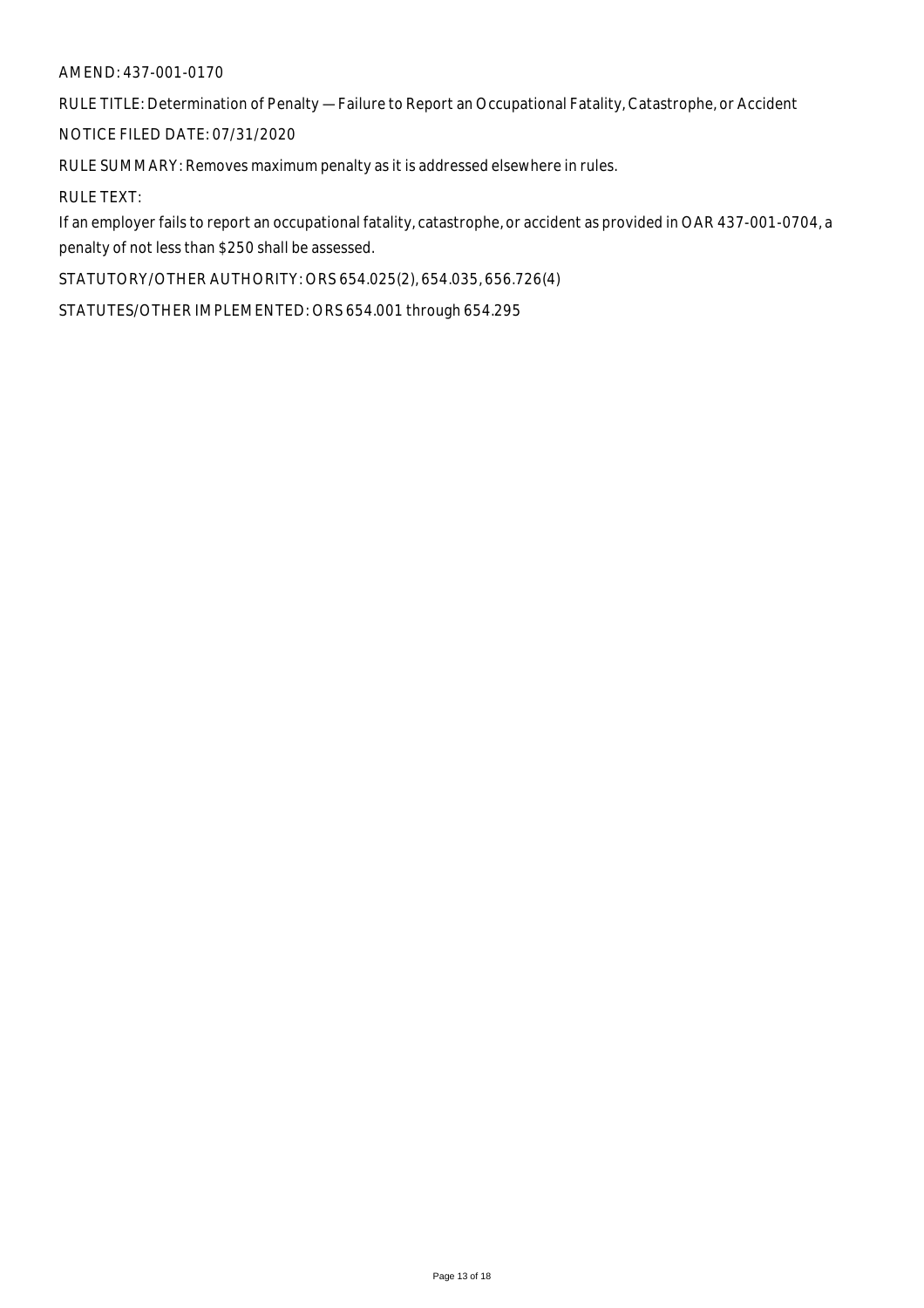RULE TITLE: Determination of Penalty — Failure to Register a Farm Labor Camp/Facility

NOTICE FILED DATE: 07/31/2020

RULE SUMMARY: Removes maximum penalty as it is addressed elsewhere in rules.

RULE TEXT:

If an operator, employer, or contractor fails to register a Farm Labor Camp or facility with Oregon OSHA as required in Division 4/J, OAR 437-004-1120(5)(b), a penalty of not less than \$250 shall be assessed.

STATUTORY/OTHER AUTHORITY: ORS 654.025(2), 656.726(4), ORS 654.035

STATUTES/OTHER IMPLEMENTED: ORS 315.164, 658.750, 658.755, 658.780, 658.785, 658.805, 658.810, 658.825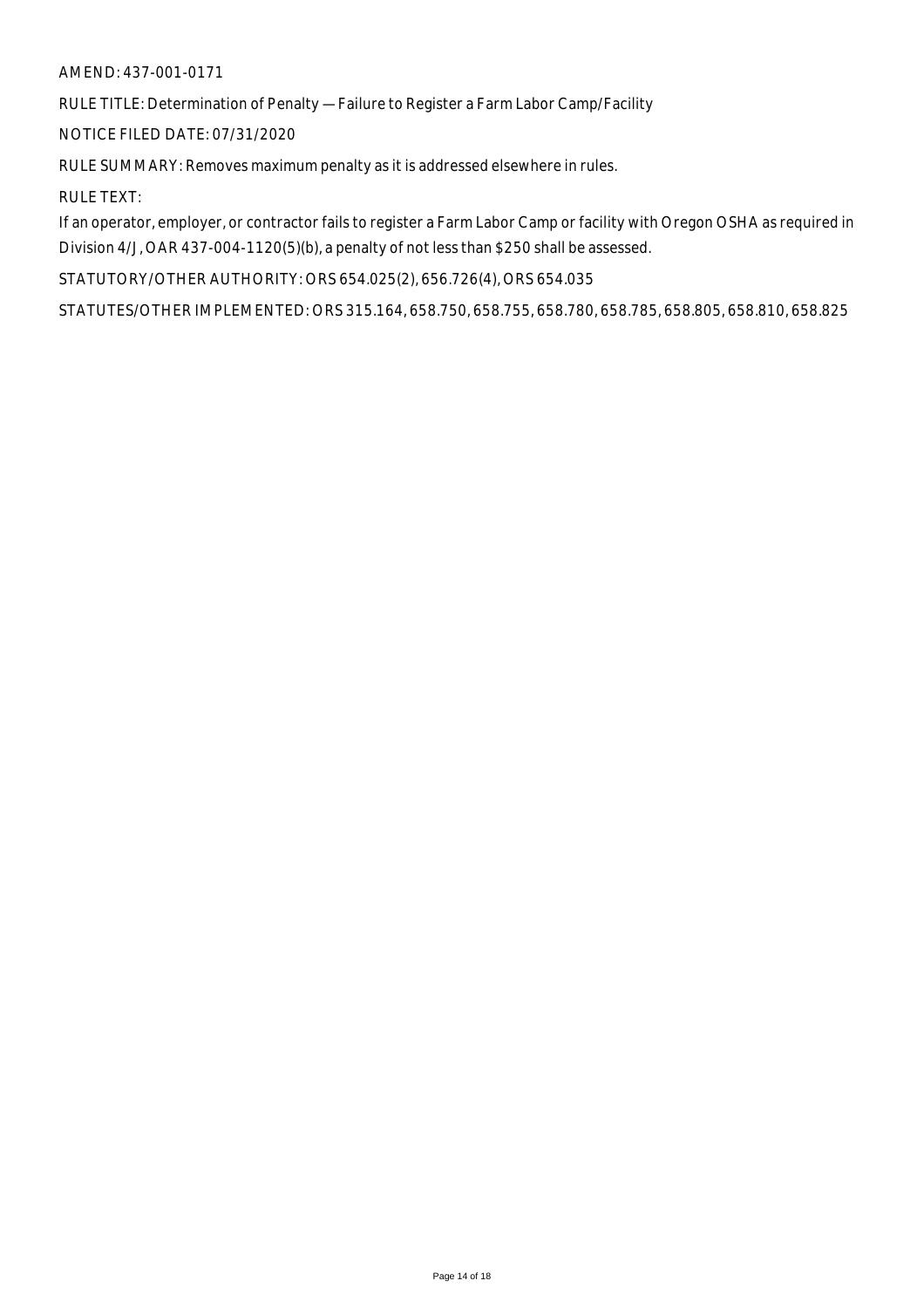RULE TITLE: Determination of Penalty — Willful or Egregious Violation

#### NOTICE FILED DATE: 07/31/2020

RULE SUMMARY: Updates language and changes maximum and minimum penalty amounts to align with federal OSHA 2021 penalty amounts.

#### RULE TEXT:

For a willful violation, after applying appropriate adjustments based on the employer's size, the base penalty will normally be multiplied by 25. The Administrator may instead, at his or her discretion, assess a penalty between \$9,753 and \$135,653 based on the facts. For egregious violations, the Administrator may assess a separate willful penalty, after appropriate adjustments based on the employer's size, for each instance of a violation.

STATUTORY/OTHER AUTHORITY: ORS 654.025(2), 654.035, 656.726(4)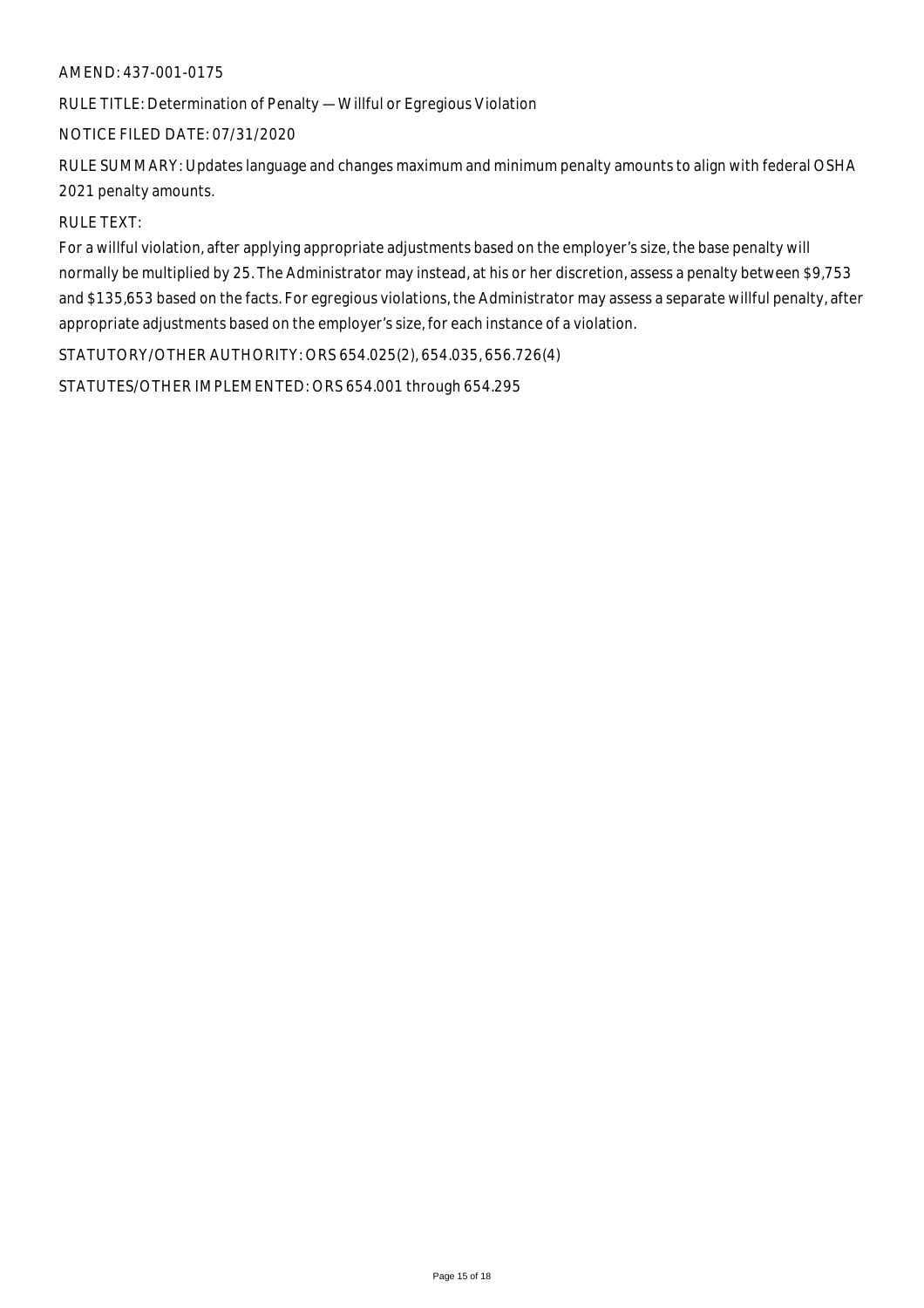RULE TITLE: Determination of Penalty — Relating to Red Warning Notice

#### NOTICE FILED DATE: 07/31/2020

RULE SUMMARY: Updates language and maximum and minimum penalty amounts to align with federal OSHA 2021 penalty amounts.

#### RULE TEXT:

Any employer who violates or directs another to violate OAR 437-001-0096(3) or (4) shall be assessed a civil penalty of not less than \$100 and not more \$13,653 for each such violation.

STATUTORY/OTHER AUTHORITY: ORS 654.025(2), 654.035, 656.726(4)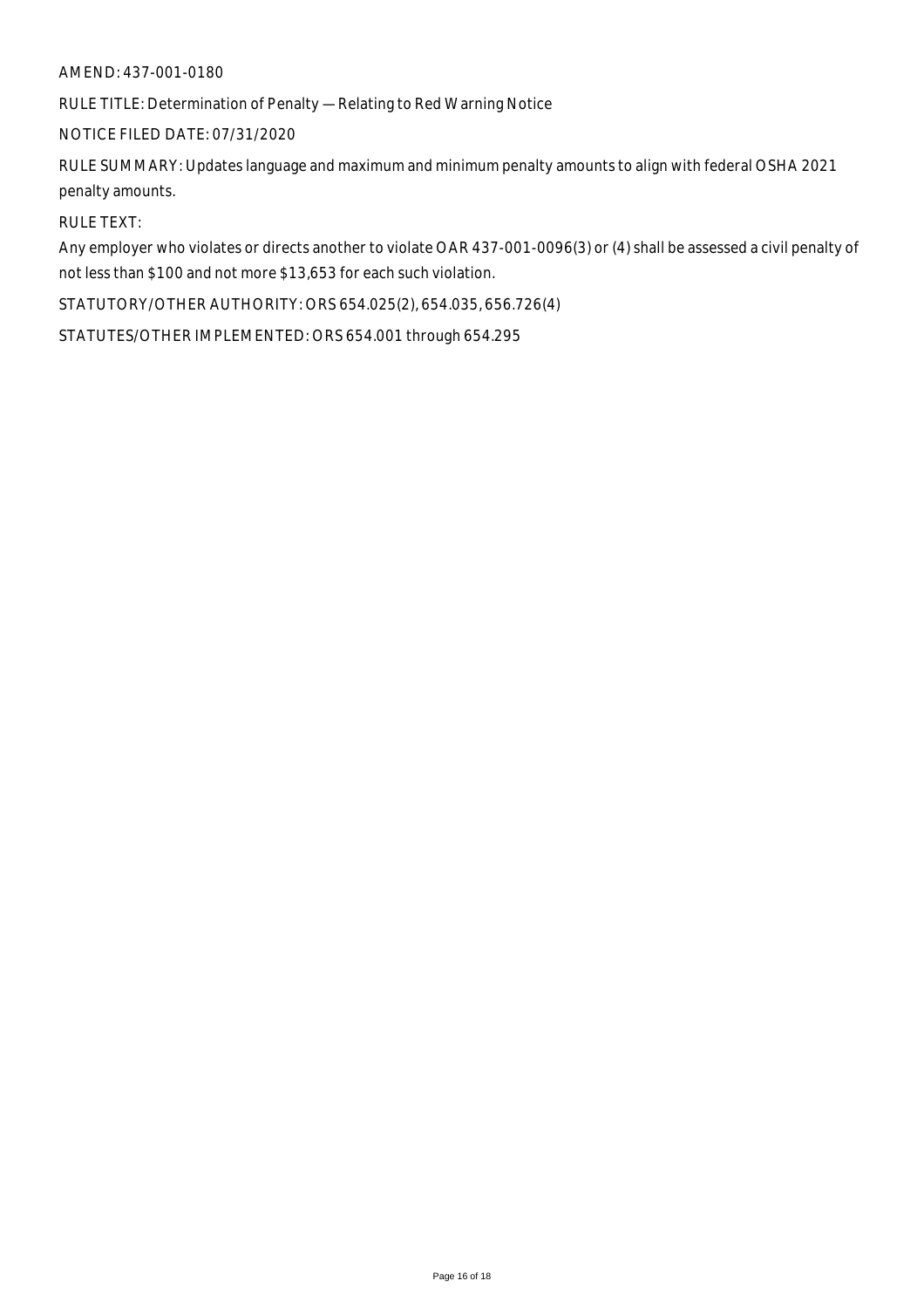RULE TITLE: Penalty for Falsification

#### NOTICE FILED DATE: 07/31/2020

RULE SUMMARY: Inserts language making it clear that the maximum penalty listed in this section applies to nonrepeat, non-willful violations.

RULE TEXT:

(1) An employer who knowingly makes any false statement, representation, or certification regarding the correction of a violation shall be assessed a civil penalty of not less than \$100 and not more than \$2,500 for violations that are neither repeated nor willful.

(2) An employer who knowingly makes any false statement, representation, or certification regarding the correction of a violation, and that violation is found to have caused or materially contributed to the death of any employee, shall be penalized according to the provisions of ORS 654.991(3). In such cases, the Administrator shall contact the appropriate local district attorney for assistance and possible prosecution.

STATUTORY/OTHER AUTHORITY: ORS 654.025(2), 654.035, 656.726(4)